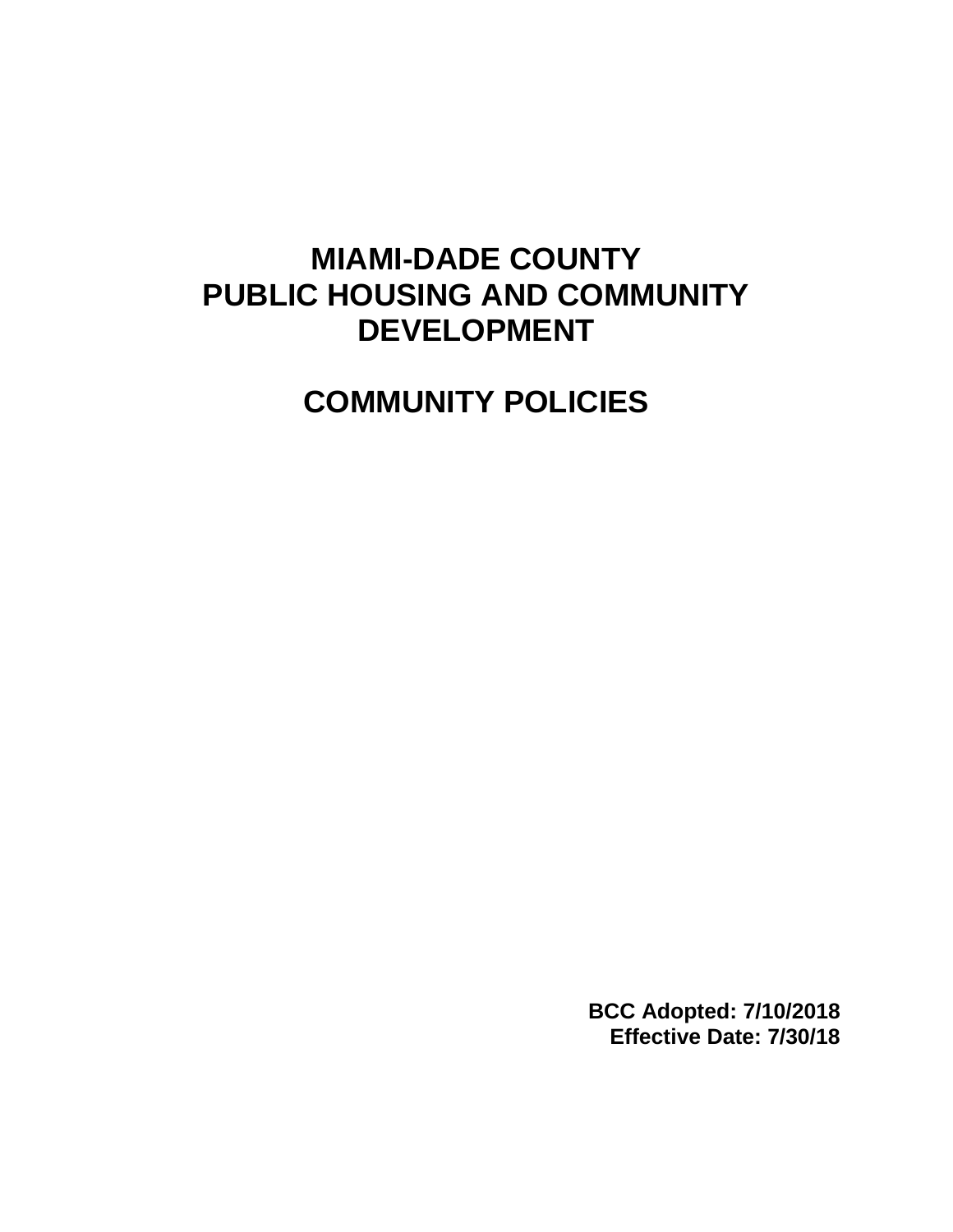# **MIAMI-DADE COUNTY** PUBLIC HOUSING AND COMMUNITY DEVELOPMENT **COMMUNITY POLICIES**

# **TABLE OF CONTENTS**

| $\mathbf{I}$ . |  |
|----------------|--|
| II.            |  |
| III.           |  |
| IV.            |  |
| V.             |  |
| VI.            |  |
| VII.           |  |
| VIII.          |  |
| IX.            |  |
| Х.             |  |
| XI.            |  |
| XII.           |  |
| XIII.          |  |
| XIV.           |  |
| XV.            |  |
| XVI.           |  |
| XVII.          |  |
| XVIII.         |  |
| XIX.           |  |
| XX.            |  |
| XXI.           |  |
| XXII.          |  |
| XXIII.         |  |
| XXIV.          |  |
| XXV.           |  |
| XXVI.          |  |
| XXVII.         |  |
| XXVIII.        |  |
| XXIX.          |  |
| XXX.           |  |
|                |  |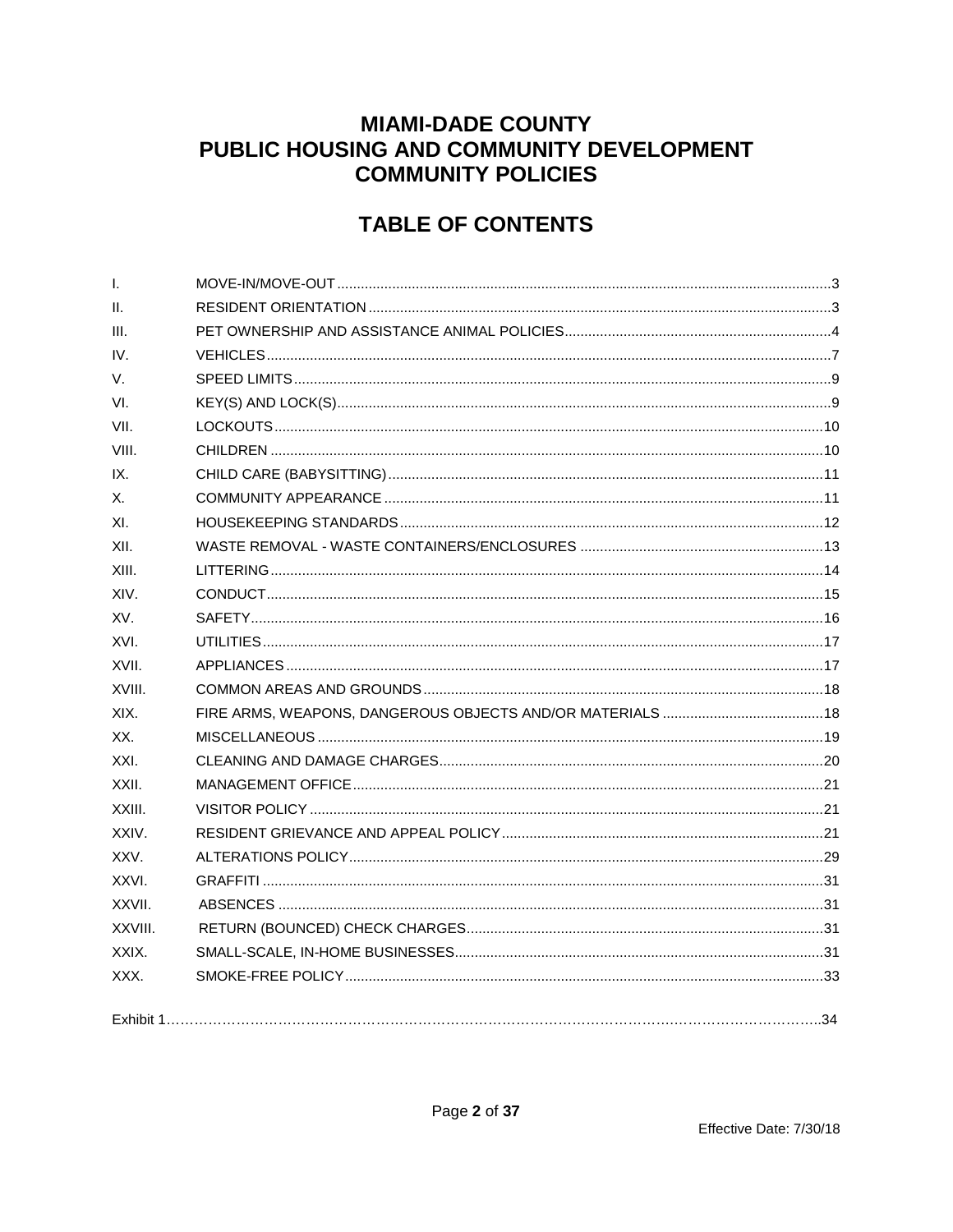# **MIAMI-DADE COUNTY**

# **PUBLIC HOUSING AND COMMUNITY DEVELOPMENT COMMUNITY POLICIES**

Miami-Dade County's (the County) Public Housing and Community Development (PHCD) Community Policies are developed for the purpose of affordable housing programs.

In exchange for rental payments, each resident is entitled to the exclusive use and enjoyment of their unit in a peaceful, quiet and community-oriented environment. Rules and regulations are not meant to infringe on the rights of any one resident, but rather to protect the rights of all the residents and the community as a whole. Residents who do not comply with the rules and regulations of this Community Policies document which are incorporated by reference in the Conventional Public Housing Dwelling Lease will be notified in writing of the noncompliance or violation(s). Noncompliance with, or violation(s) of the rules and regulations by a resident will be grounds for the termination of the lease agreement as allowed by law.

The County reserves the right to amend or supplement the Rules and Regulations contained herein upon service of reasonable notice to the residents.

All City, County, State and Federal Laws apply to each resident and their guest.

#### <span id="page-2-0"></span>**I. MOVE-IN/MOVE-OUT**

Moving into or moving out of the housing unit must be accomplished between the hours of 8:00 A.M. and 5:00 P.M. to minimize disturbance of residents. Vehicles must remain in the parking area and are not permitted on the lawns, walkways, or other access areas during the moving process.

#### <span id="page-2-1"></span>**II. RESIDENT ORIENTATION**

It is important that residents clearly understand the County rules and regulations thus the following residents are required to attend Resident Orientation Training within the first 45 days of residency:

- A. All new residents
- B. Transfer residents
- C. Current residents who exhibit housekeeping difficulties as determined by unit inspections.
- D. Refusal to participate in or unsuccessful completion of the training program will result in a fine and/or lease termination.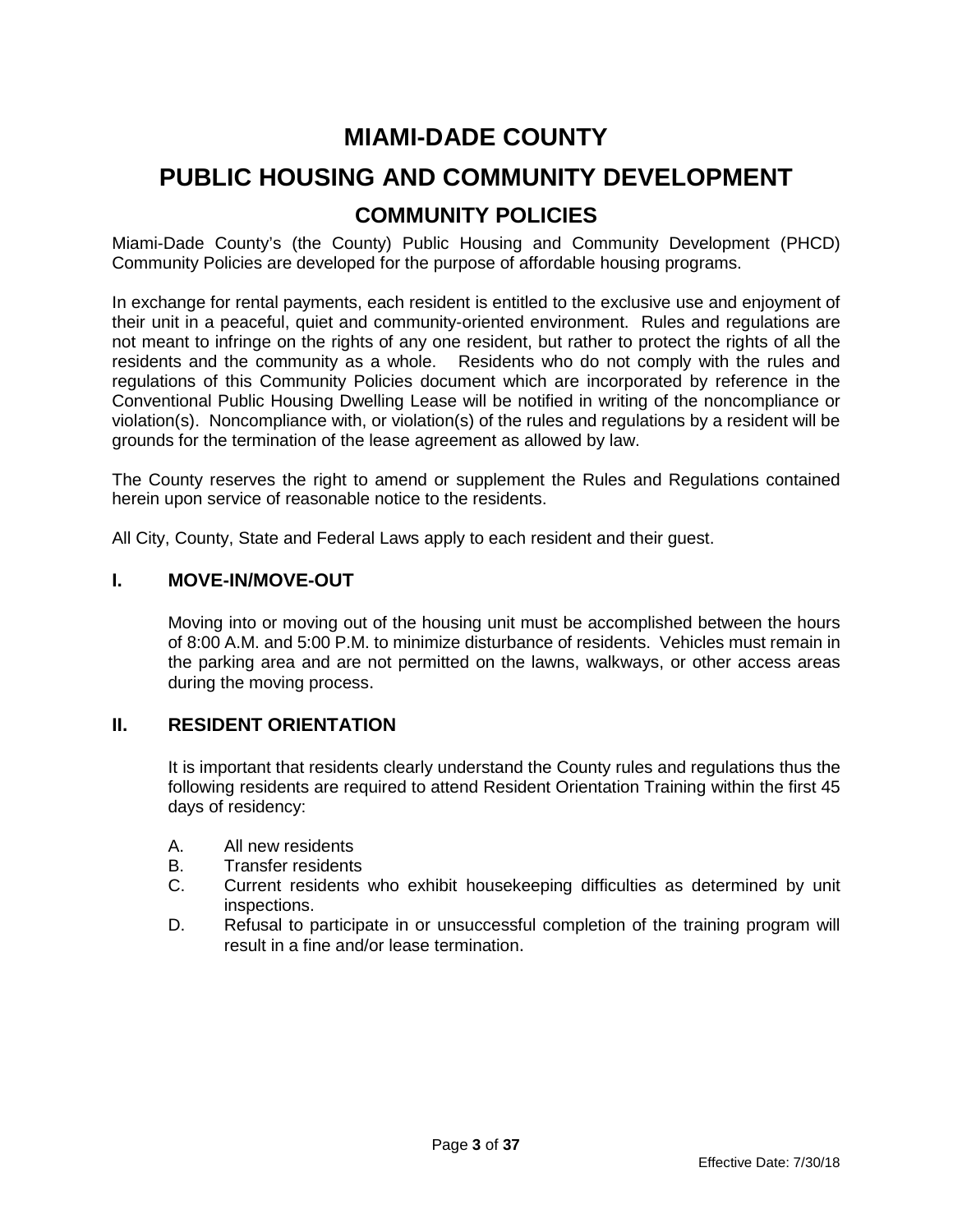# <span id="page-3-0"></span>**III. PET OWNERSHIP AND ASSISTANCE ANIMAL POLICIES**

THE PET OWNERSHIP AND ASSISTANCE ANIMAL POLICIES FOR THIS COMMUNITY ARE AS FOLLOWS:

PET OWNERSHIP POLICY

- A. **PET OWNERSHIP IS PERMITTED** to residents of public housing subject to compliance under this Policy. A pet may be disallowed to a pet owner for failure to comply with the Pet Policy.
- B. **A RESIDENT OR PROSPECTIVE RESIDENT MUST OBTAIN WRITTEN PERMISSION** from the AMP administrator or designee before keeping any pet on or about the premises. The prospective pet owner may only obtain written permission for a pet by meeting all the applicable Lease Agreement and Pet Policy requirements and by participating in the mandatory pet registration. The pet owner must register their pet according to all requirements of the Policy before bringing the pet onto the premises. Pet owners must comply with all terms of the Lease Agreement and the Policy.
- C. **THE ONLY ANIMALS ALLOWED AS PETS** are common household pets. The County will not register an animal that is not a common household pet. The definition of a common household pet is "A domesticated animal, such as a dog, cat, bird, rodent (including a rabbit), fish, or turtle, which is traditionally kept in the home for pleasure rather than for commercial purposes." This definition does not include any reptiles other than turtles. The list of animals not allowed as pets also includes (but is not limited to) raccoons, snakes, monkeys and pigeons. Any animals that are determined to constitute a nuisance or a threat to the health or safety of other residents, visitors, Department employees and/or any other persons on or about the premises are prohibited.
- D. All owners of a dog or cat shall pay an additional \$100 pet deposit to cover possible damages that the pet might cause in the development. The resident shall receive a refund of the unused portion of the pet deposit when the resident no longer owns a pet, or when they vacate the unit. The County may offer residents a payment plan for the pet deposit of \$50.00 up front and \$50 payable the following month.
- E. Pet ownership may be revoked at any time subject to the County grievance procedure, if the animal becomes destructive, a nuisance or safety hazard to other residents, or if the resident/owner fails to comply with the following rules:
	- 1. The number of four legged, warm-blooded pets is limited to one such pet in each dwelling unit.
	- 2. The weight of any pet is not to exceed 20 pounds at the age of maturity.
	- 3. The designated area for walking pets and waste elimination will be determined at each site individually.
	- 4. Every resident owning a pet must abide by Miami-Dade County Animal Control ordinances pertaining to inoculations, licenses, and leash laws. Proof of such compliance must be shown when the pet is first registered and at annual reexaminations.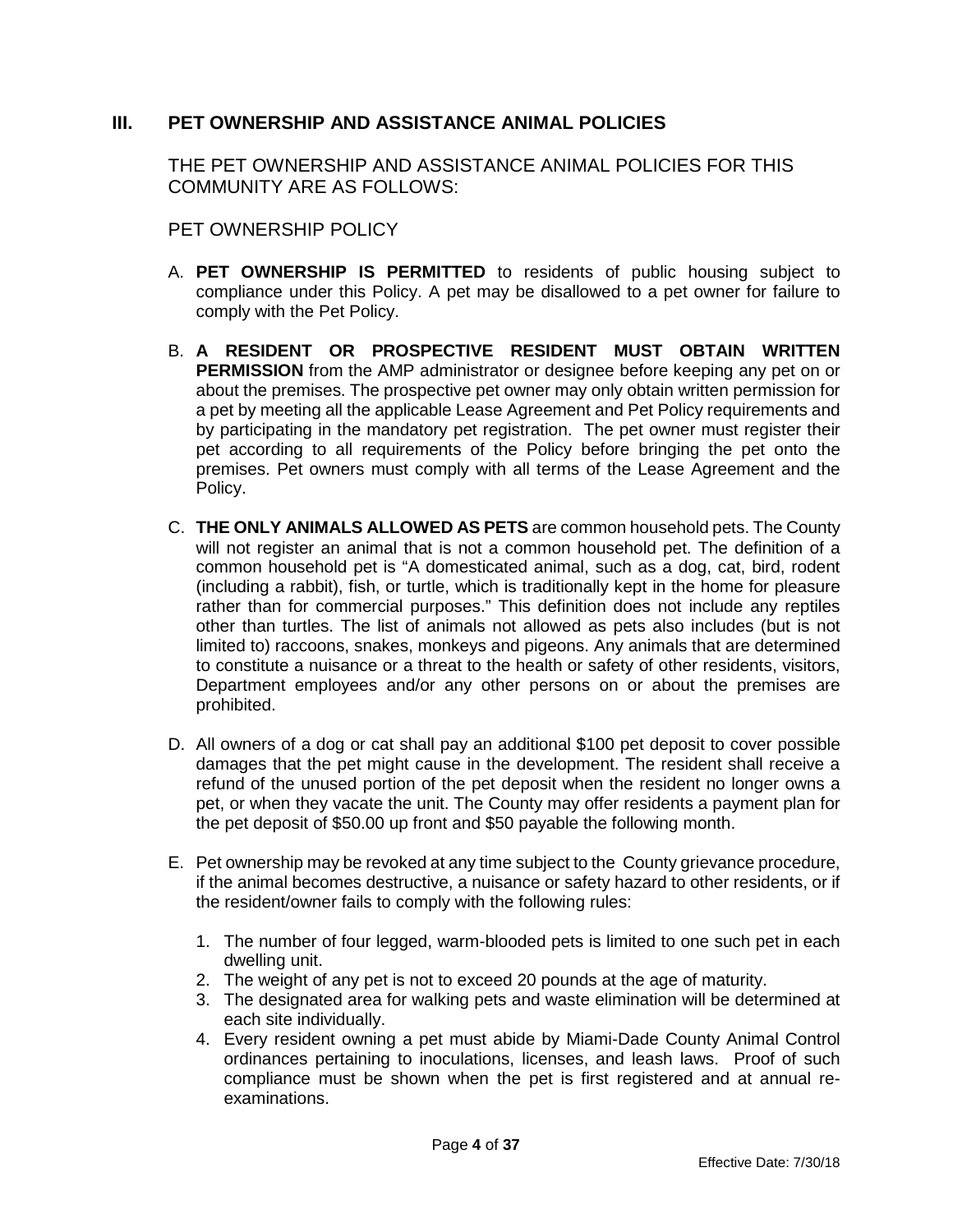- 5. All cats and dogs must be spayed or neutered. Certification of the applicable operation must be submitted during initial registration.
- 6. Animals that are exotic, unusual or different from normal household pets, such as monkeys, raccoons, snakes, pigeons, etc., or which are determined to constitute a nuisance to the health or safety of other residents and/or Department employees, are prohibited.
- 7. No pet may be kept in violation of state humane or health laws, or local ordinances. (Pit bulls are not permitted as pets unless in compliance with Miami-Dade County ordinance).
- 8. Dogs and cats shall remain inside the resident's unit unless they are on a leash and directly controlled by the owner. Birds, rabbits, and/or guinea pigs, etc. must be confined to a cage at all times.
- 9. Residents are responsible for cleaning up after their pets. All animals must be fed on the resident's property or in the apartment.
- 10. Residents shall take adequate precautions to eliminate any pet odors within or around their unit and maintain the unit in a sanitary condition at all times. Residents are to provide for proper pet maintenance and disposal of waste.
- 11. The resident shall not permit any disturbance by their pet which would interfere with the peaceful enjoyment of other residents, whether by loud barking, howling, biting, scratching, chirping, or any other such activities.
- 12. Dogs and cats shall not interfere with the delivery of management, maintenance, postal, utility or resident services.
- 13. If pets are left unattended for 24 hours or more, the County may enter to remove the pet and transfer it to the proper authorities. The County accepts no responsibility for the pet under such circumstances. Residents are to identify an alternative custodian for their pet in the event of illness or other absence from the unit.
- 14. Residents are responsible for all damages, including costs of fumigation, caused by their pets. Owners are also responsible for any personal injuries attributable to the pet. Owners of dogs and cats will be assessed a maintenance charge for each occasion that the maintenance staff needs to clean up after the pet.
- F. All residents who own pets will abide by the above stipulated guidelines and will sign a copy of the provision governing ownership and care of pets. Residents who violate these rules are subject to:
	- 1. Being required to get rid of the pet within seven (7) days of the notice by the County, unless the pet creates an immediate threat to health and safety of the general public, in which case the pet must be immediately removed by the resident or proper local authorities.
	- 2. Eviction.

# ASSISTANCE ANIMAL POLICY

A. **ASSISTANCE ANIMALS ARE NOT CONSIDERED PETS**. They are to be used to give assistance to persons with disabilities (a physical or mental impairment that substantially limits one or more major life activities, a record of such impairment, or being regarded as having such impairment) and are necessary as a reasonable accommodation. Assistance animals are also referred to as service animals, support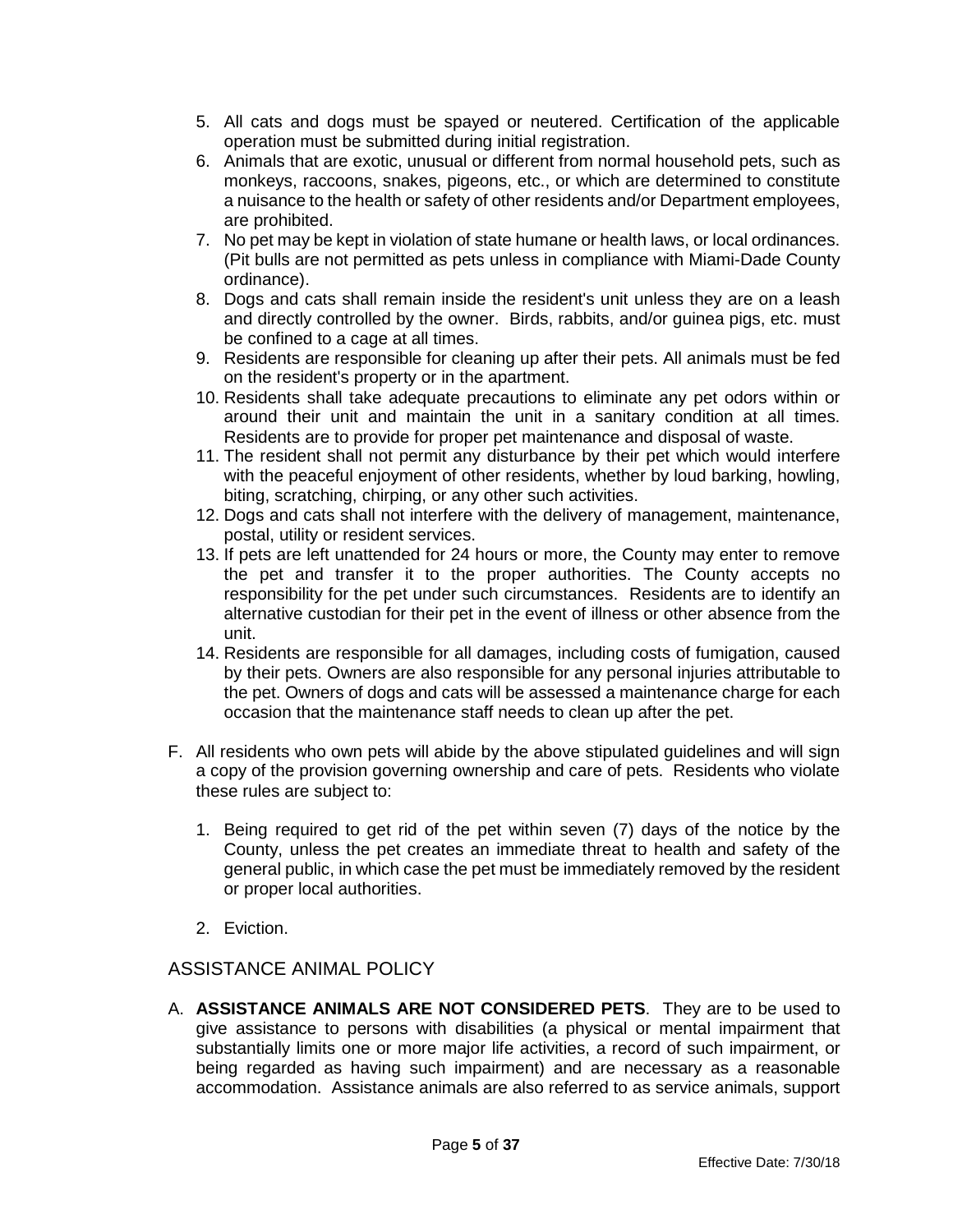animals or therapeutic animals. An assistance animal may be disallowed to an owner for failure to comply with the assistance animal policy.

- B. **A RESIDENT, OR PROSPECTIVE RESIDENT, MUST OBTAIN WRITTEN PERMISSION** from the AMP administrator or designee before keeping any assistance animal on or about the premises. Written permission shall not be unreasonably denied. The assistance animal owner must register their assistance animal according to all requirements of the Policy before bringing the assistance animal onto the project premises. Assistance animal owners must comply with all terms of the Lease Agreement and the Policy.
- C. Owners of assistance animals are not required to pay a pet deposit described herein. Notwithstanding this exception from having to pay a deposit does not exclude the assistance animal owner from liability for any damages caused to the premises by such assistance animal.
- D. Any assistance animals that are determined to constitute a nuisance or a threat to the health or safety of other persons on or about the premises are prohibited.
- E. The County will only allow a resident's or prospective resident's assistance animal to reside in the resident's unit if:
	- 1. A qualified health professional certifies in writing that the resident or a member of their family is a person with a disability;
	- 2. a qualified, health care professional certifies in writing that the animal is needed to assist with the disability;
	- 3. the requested animal actually assists the person with a disability;
	- 4. the resident or prospective resident delivers true and accurate copies of the certifications referred to in Sections E(1) and E(2) to the AMP administrator or designee; and
	- 5. the AMP administrator or designee provides written approval to the resident or prospective resident indicating that the requested animal is acceptable as an assistance animal according to the rules set forth in this section.
- F. Assistance animal ownership may be revoked at any time subject to the County grievance procedure, if the assistance animal becomes destructive, a nuisance or safety hazard to other residents, or if the resident/owner fails to comply with the following rules:
	- 1. The assistance animal owner must use the designated area for walking assistance animals and waste elimination that is determined at each site individually.
	- 2. Every resident owning an assistance animal must abide by Miami-Dade County Animal Control ordinances pertaining to inoculations, licenses and leash laws. Proof of such compliance must be shown when the animal is first registered and at annual re-examinations.
	- 3. No assistance animal may be kept in violation of state humane or health laws, or local ordinances. Pit bulls are not permitted as assistance animals unless in compliance with Miami-Dade County Ordinance.
	- 4. Dogs and cats that are assistance animals shall remain inside the resident's unit unless they are on a leash and directly controlled by the animal's owner. Birds, rabbits, and/or guinea pigs, etc. must be confined to a cage at all times.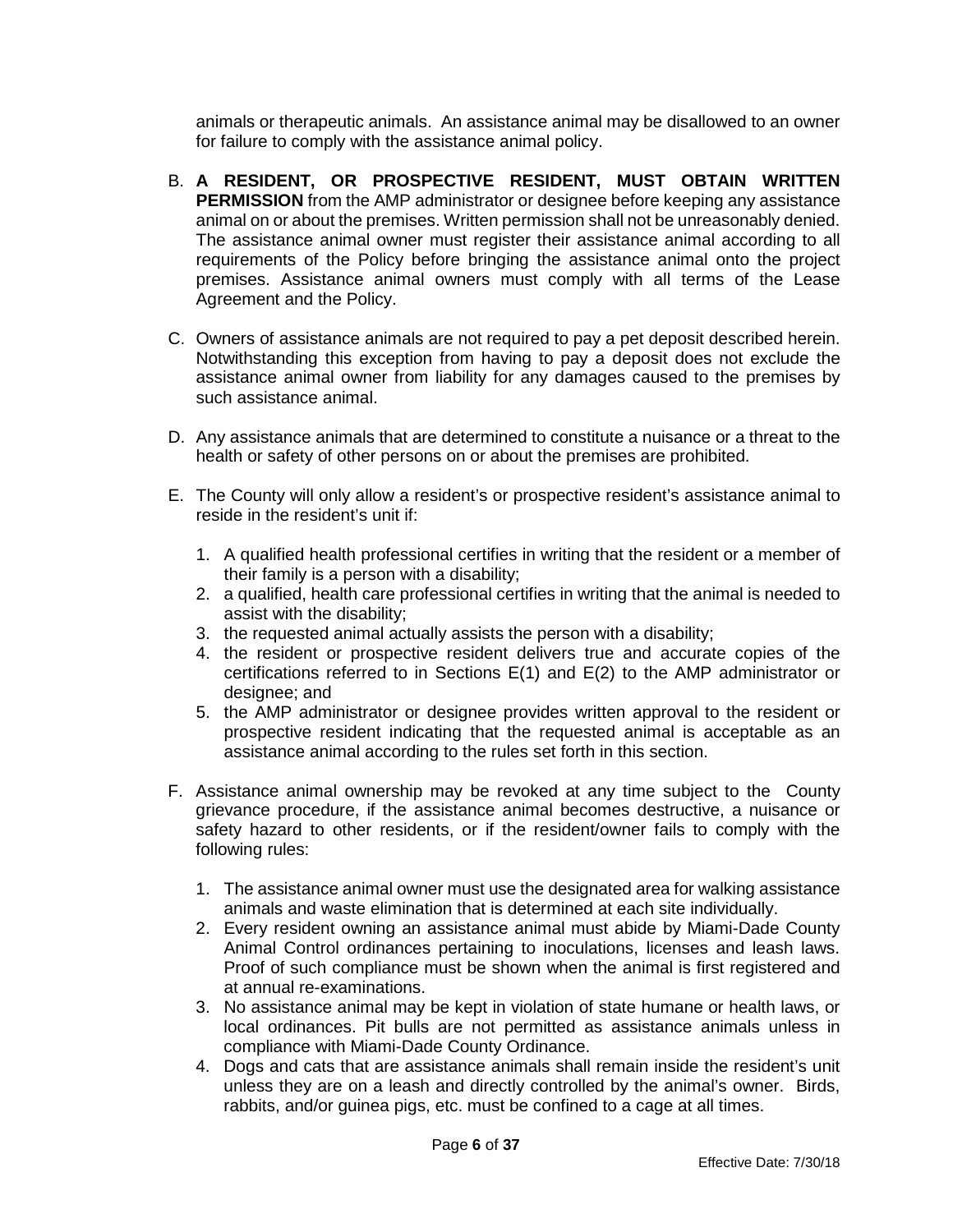- 5. Residents are responsible for cleaning up after their assistance animals. All assistance animals must be fed on the resident's property or in the apartment.
- 6. Owners of assistance animals must care for their animals in such a way as to ensure that their premises are maintained in a clean and sanitary condition.
- 7. Owners of assistance animals must control their animals in such a way as to ensure that their animals do not interfere with their neighbors' rights to enjoy their premises in a safe and peaceful manner. The assistance animals must not be a nuisance or threat to the safety of other residents, visitors, County employees and/or any other persons on or about the premises are prohibited.
- 8. Assistance animals shall not interfere with the delivery of management, maintenance, postal, utility or resident services.
- 9. If an assistance animal is left unattended for 24 hours or more, the County may enter to remove the animal and transfer it to the proper authorities. The County accepts no responsibility for the animal under such circumstances. Residents are to identify an alternative custodian for their assistance animals in the event of illness or other absence from the unit.
- G. The County will consider a waiver to any of the provisions of the Assistance Animals section of this Policy regarding assistance animals on a case-by-case basis, should any of the provisions of the Policy conflict with a resident's bona fide right to an assistance animal where such animal is necessary to a resident as a reasonable accommodation.
- H. All residents who own assistance animals will abide by the above-mentioned guidelines and will sign a copy of the provision governing ownership and care of the assistance animal. Residents who violate these rules are subject to:
	- 1. Being required to get rid of the assistance animal within seven (7) days of the notice by the County, unless the assistance animal creates an immediate threat to health and safety of the general public, in which case the assistance animal must be immediately removed by the resident or proper local authorities.
	- 2. Eviction.

# <span id="page-6-0"></span>**IV. VEHICLES**

All motorized vehicles parked on the development community property must comply with the following community rules:

- A. All resident's motorized vehicle(s) parked at the development community must be registered with the site management office staff. Vehicle registration must reflect as owner or co-owner the name of one or more household members listed in Article III of the Lease. Vehicles not registered with management may be towed at the owner's expense in accordance with Florida State Law. No vehicle may be registered using the dwelling unit as the address for the vehicle registration with the State of Florida by any person not listed in Article III of the Lease.
- B. Any vehicle(s) within the boundaries of the property found to be in an inoperable condition or illegal to operate will be towed at the owner's expense. Inoperable condition includes, but is not limited to: flat or missing tire(s) mechanical problem(s), (i.e. motor will not start, drive train problem, no brakes), or damage from a collision.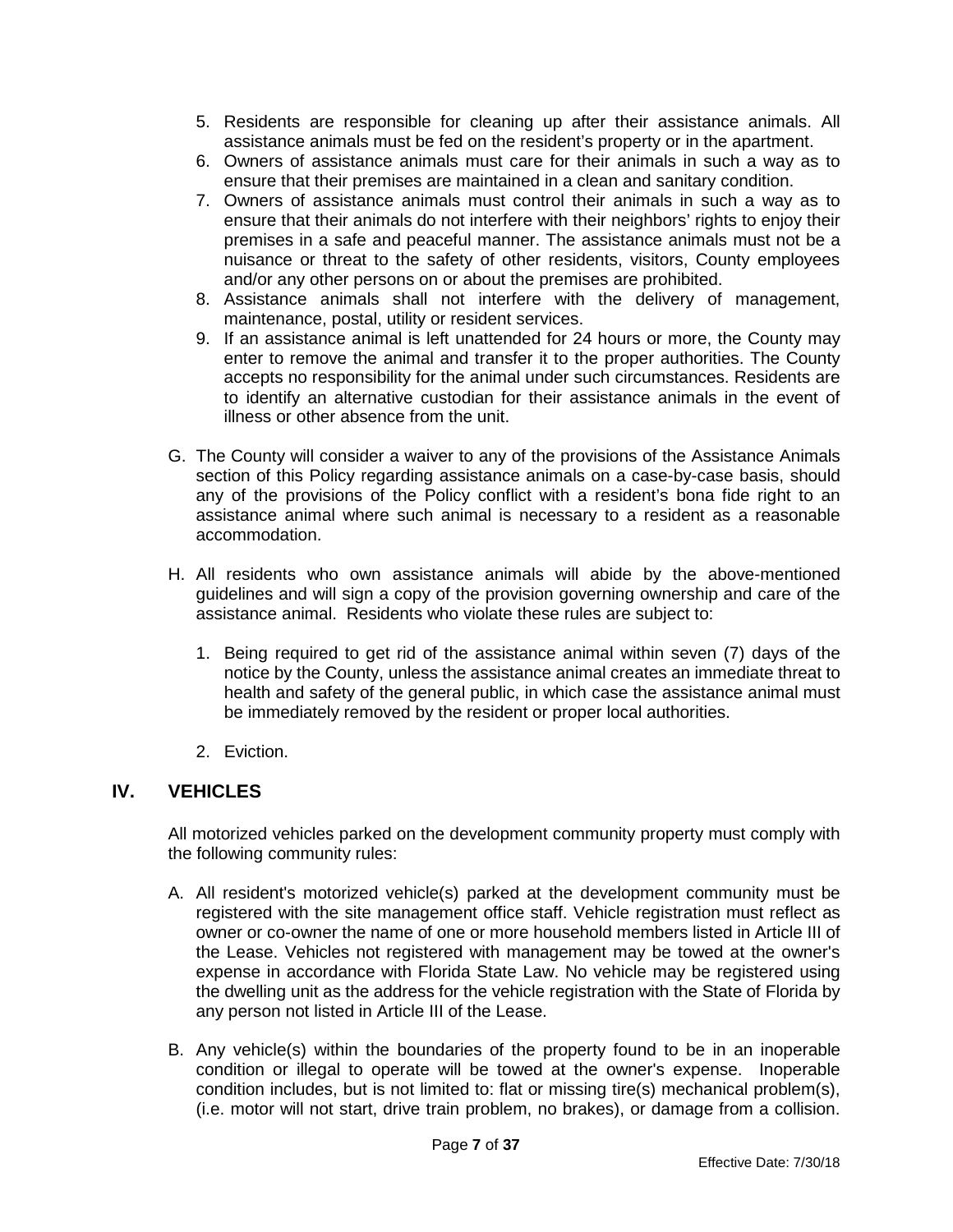Illegal to operate includes, but is not limited to, a broken windshield or head lamp, no current registration, no current emission approval, or no current license tags.

- C. The storage of resident/non-resident vehicle(s) is strictly prohibited. If not immediately removed, the vehicle(s) will be towed at the owner's expense.
- D. All vehicles are to be maintained with legal license plates, vehicle registration, and insurance as is required by Florida State Law.
- E. **Washing vehicle(s) with water provided by the development community is strictly prohibited.** Violation of this rule will result in a \$50.00 charge to be assessed against the resident for each violation of this rule. The charge must be paid in full within two (2) weeks of written notice of this charge. Residents will be charged \$75.00 for allowing any violation of this rule by any guest.
- F. **The repair of vehicles on the development community property is strictly prohibited.** Any vehicle deemed under repair and inoperable by management will be towed from the property after serving proper notice to the owner. Battery assisted starting of vehicles and changing flat tires is permitted provided the vehicle is not left unattended on any type of jack, jack stand, or block at any time.
- G. Vehicles with a fluid leak (oil, transmission fluid, radiator, etc.) will not be parked within the physical boundaries of the property at any time. Any vehicle with a fluid leak will be removed from the property immediately upon written notification from management. The vehicle will not be allowed to be parked at the development unit until proof of repair of the fluid leak is provided to the site management staff. The resident(s) on the Lease will be responsible for any cleaning and/or damages to the parking lot surface. The resident(s) on the Lease will reimburse the development community for all costs within two (2) weeks of receipt of written notice of all charges.
- H. Vehicles with loud mufflers or any other type of noisy mechanical attachment or defect will be removed from the property immediately upon receipt of written notification from management. The vehicle will not be returned to the property unit until written proof of repairs to correct the problem(s) has been provided to the AMP administrator or designee.
- I. All motorcycles, mini-bikes, and any other type of recreational vehicle are strictly prohibited from operation within the physical boundaries of the development. All motorcycles, mini-bikes, or any other type of recreational vehicle must be approved, in writing, by management prior to the vehicle being brought onto and/or stored within the development boundaries.
- J. Parking of any kind is not guaranteed. Vehicles will be allowed to park in designated parking areas according to the County's established parking policy for the development. Motorized vehicles are considered parked when stopped for any period of time. It is the resident's responsibility to inform guests where to park.
- K. Any vehicles not properly parked within designated parking areas will be towed at the owner's expense. Any vehicle parked in a "NO PARKING" area (i.e. fire lanes, loading zones, service zones, walkways, or sidewalks within the development community) will be towed at the owner's expense. Vehicles without proper handicapped tags parked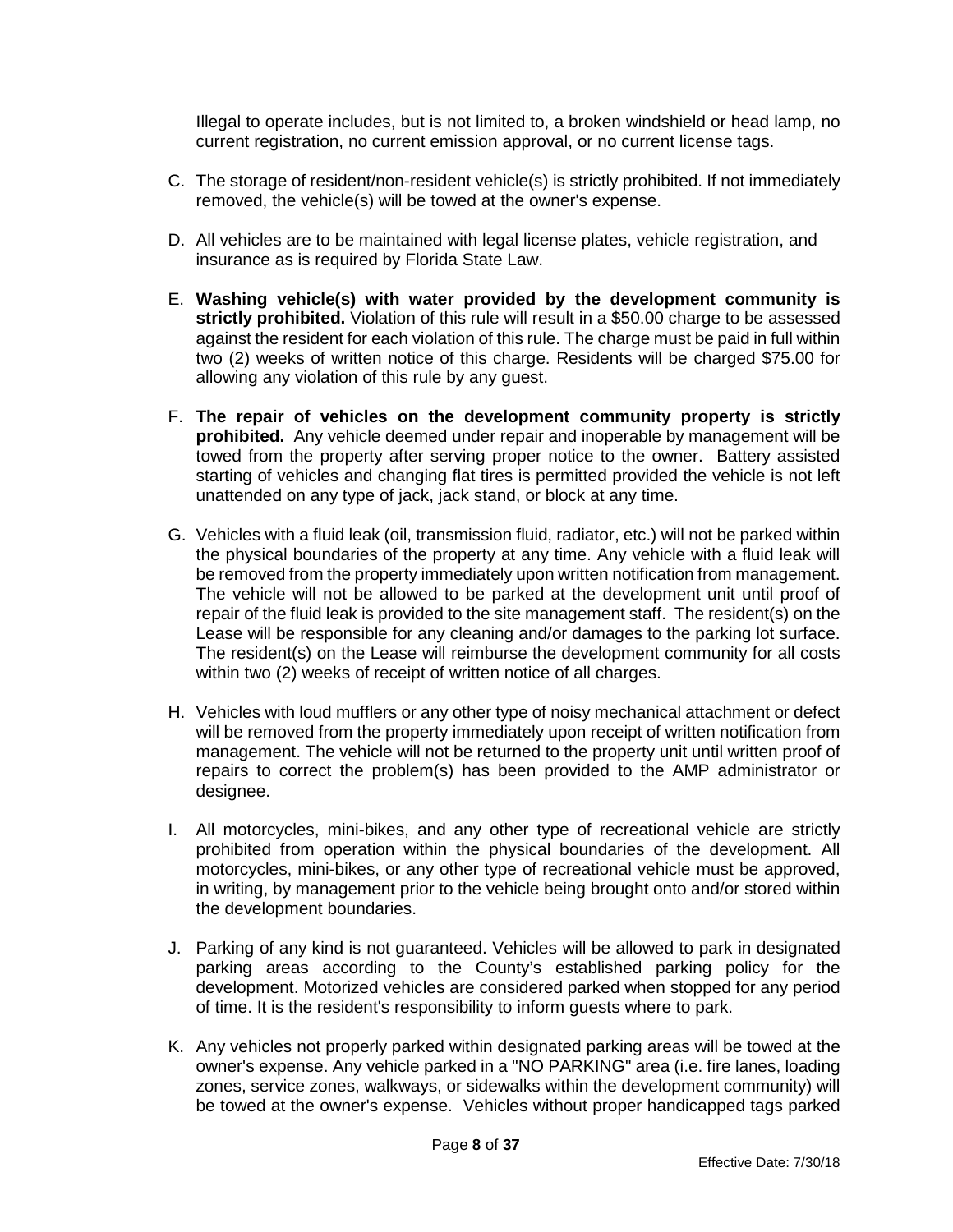in spaces designated for handicapped parking will also be towed at the owner's expense.

- L. The driving, parking, and/or operation of any type of vehicles on the lawns are strictly prohibited. Vehicles may be operated on the driveways and parking lots only. Violations will result in corrective action deemed necessary by management and/or local police agencies. Vehicles in violation will be towed at the owner's expense.
- M. Management is not responsible for the safety or security of your vehicle(s) or your guest's vehicle(s). See also section XV, item (A).
- N. The parking or driving of commercial vehicles used by residents for work is prohibited within the boundaries of the property. All vehicles weighing more than 4,000 pounds are prohibited within the boundaries of the development except for the temporary delivery of goods or services to the property and/or residents.
- O. Large trucks, motor homes, boats and trailers, utility trailers, commercial vans and/or trucks, motorcycles, 4-wheelers, excavation equipment, or any commercial equipment is strictly prohibited from the development property.
- P. **Notice is considered properly served when posted on an obvious location on the vehicle, such as the front, back, or side window of the vehicle**
- Q. Towing service is provided to this development community by:

| City:                                                                    | State: _________ Zip: ________________ |
|--------------------------------------------------------------------------|----------------------------------------|
| Telephone:<br><u> 1989 - John Stein, Amerikaansk politiker (</u> † 1920) |                                        |

# <span id="page-8-0"></span>**V. SPEED LIMITS**

A. For the protection of all residents and their children, the speed limit within the development is **10 M.P.H.** All residents and/or their guests are required to comply with this speed limit and to operate motorized vehicles with caution within the development. Violation may result in lease termination.

#### <span id="page-8-1"></span>**VI. KEY(S) AND LOCK(S)**

- A. Keys are issued to all residents at the time of move-in. **Any alteration, addition, and/or replacement of a lock(s) are strictly prohibited.** Locks installed by the resident will be removed by management and the resident charged for the expense.
- B. Should the lock require changing for any reason other than the lock's failure to operate correctly due to normal wear and tear, there will be a fee per lock as shown in Exhibit 1. This Lock Fee will be charged to the resident(s) in those cases which include, but are not limited to: 1) Abuse of the lock by a household member, guest, friend or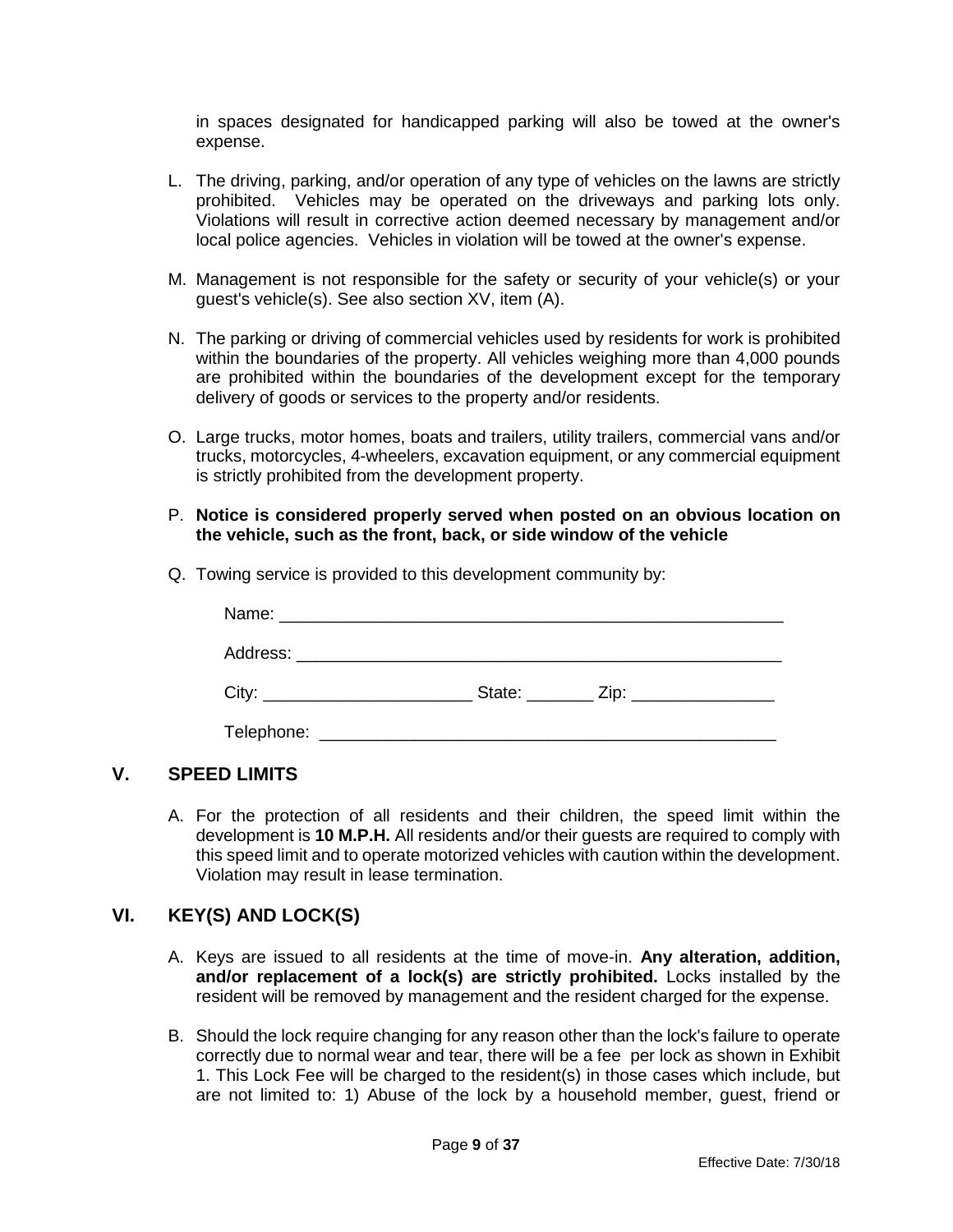relative; 2) failure of resident to notify management of required lock repairs; 3) Other. Payment of the Lock Fee is due within two (2) weeks of receipt of written notice for the charge(s).

- C. When a resident requests a lock change to ensure their level of personal comfort, a Lock Change Fee is payable per Exhibit 1 for each lock changed. Exceptions may be considered for victims of domestic violence, dating violence, sexual assault, sexual battery and stalking.
- D. Keys will be issued for household members only. Two (2) entry keys are provided per household at move-in time. One (1) key is issued per household (when applicable) for the laundry facility, mail box, and storage facility. Additional keys may be purchased for a fee per Exhibit 1. The number of keys of each kind is not to exceed the number of persons in the household. Residents are not permitted to provide keys to relatives, friends, or guests without the express written consent of the AMP administrator or designee. In such cases, the resident will provide a written request to management relieving management of all liability in the issuance and usage of the requested key(s) to a relative, friend, or guest.
- E. The resident(s) on the Lease are responsible for the control of and return of all keys issued during their term of possession of the apartment. Failure to return all keys issued will result in a charge, as shown in Exhibit 1, for each lock change as a result of the missing key(s).

# <span id="page-9-0"></span>**VII. LOCKOUTS**

- A. Resident(s) on the Lease are responsible to provide access to their unit to members of the household listed in the Lease. Repeated requests for access to the unit by household members will not be granted by management.
- B. **AFTER HOUR LOCKOUTS WILL BE CHARGED.** There will be a Lockout Fee for any lockout occurring between the "closed" office hour which is 5:00 p.m. and 8:00 a.m. Monday through Friday. On weekends and holidays, the Lockout Fee is also applicable for any lockout occurring between the hours of 5:00 p.m. and the opening of the office the next business day. This Lockout Fee is due within two (2) weeks of written notice of the charge(s). See Exhibit 1 for fee amount.

# <span id="page-9-1"></span>**VIII. CHILDREN**

- A. All residents/parents/legal guardian(s) are responsible for the conduct of their children and the children of their guest/visitors. Residents/parents/legal guardian(s) are to execute proper supervision of their children at all times. Young children must be attended by a parent or adult guardian when playing outside. Failure of residents/parents/legal guardian(s) to exercise control of children whose activities result in a violation of the Lease Agreement or the Community Rules and Regulations will be considered in noncompliance with and violation of the Lease Agreement.
- B. Children's toys, personal items and other play things should not be left on the sidewalks, near stairways, or in common entries or hallways. For their own safety,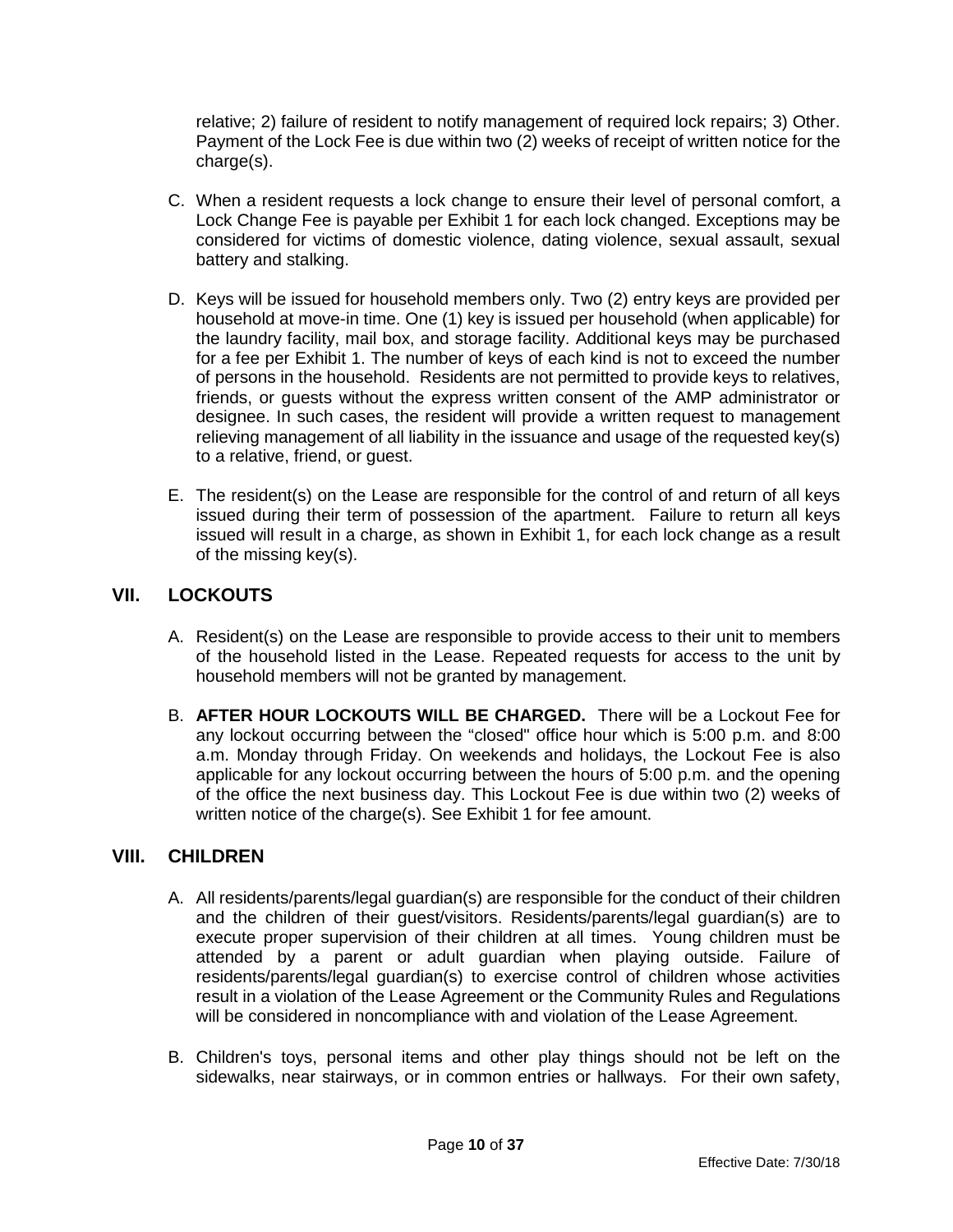children are not allowed to play or ride bicycles in the parking lots, streets, driveways, laundries, and/or stairways.

- C. Children's toys, personal items and other play things should not be left unattended or abandoned on the grounds. To other residents this is unsightly and detracts from their development community appearance. The unattended or abandoned toys, personal items and other play things present a potential safety hazard. Therefore, any abandoned or unattended toys, personal items or play things in any of the common areas will be disposed of as necessary without prior notice if the owner is unknown.
- D. No personal item(s) belonging to household members is permitted to be left unattended or abandoned in the common areas. These items present a potential safety hazard and delay the lawn maintenance service. Therefore, any abandoned or unattended personal item(s) in any of the common areas will be disposed of as necessary without prior notice if the owner is unknown.

# <span id="page-10-0"></span>**IX. CHILD CARE (BABYSITTING)**

- A. Child care, for a fee or no fee, within the community boundaries is prohibited unless authorized by a duly formed home-based business under Section XXIX of these Community Policies. The AMP administrator or designee must be consulted and written permission obtained for residents wishing to care for (baby-sit) any children not of the immediate family for a temporary period of time. The care of children not of the immediate family for a term of more than five (5) days is not allowed.
- B. A baby-sitter for children of the immediate family is allowed provided all adults in the household are employed. The resident(s) of the Lease are responsible for the actions of the baby-sitter. The AMP administrator or designee must be consulted and written permission obtained for residents to employ a baby-sitter for children of the immediate family. The baby-sitter must comply with all terms of the Lease and the Community Rules and other regulations which apply to this development community.

# <span id="page-10-1"></span>**X. COMMUNITY APPEARANCE**

- A. All window coverings must have a white backing and be attractive in the surroundings. Sheets, blankets, aluminum foil or other unauthorized items are not acceptable for window coverings.
- B. No personal, seasonal, or special use or other unsightly items may be stored or displayed on balcony, patio area, or common entries. Only furniture designed for outside use may be placed on the patio or balcony.
- C. Patio furniture must be approved exterior furniture and must be maintained in an acceptable condition. The exterior storage of any other type of furniture is prohibited.
- D. Sidewalks, entrances, passages stairways, corridors, hallways and courtyards should not be obstructed, encumbered, or used for any purpose other than entering and exiting the unit.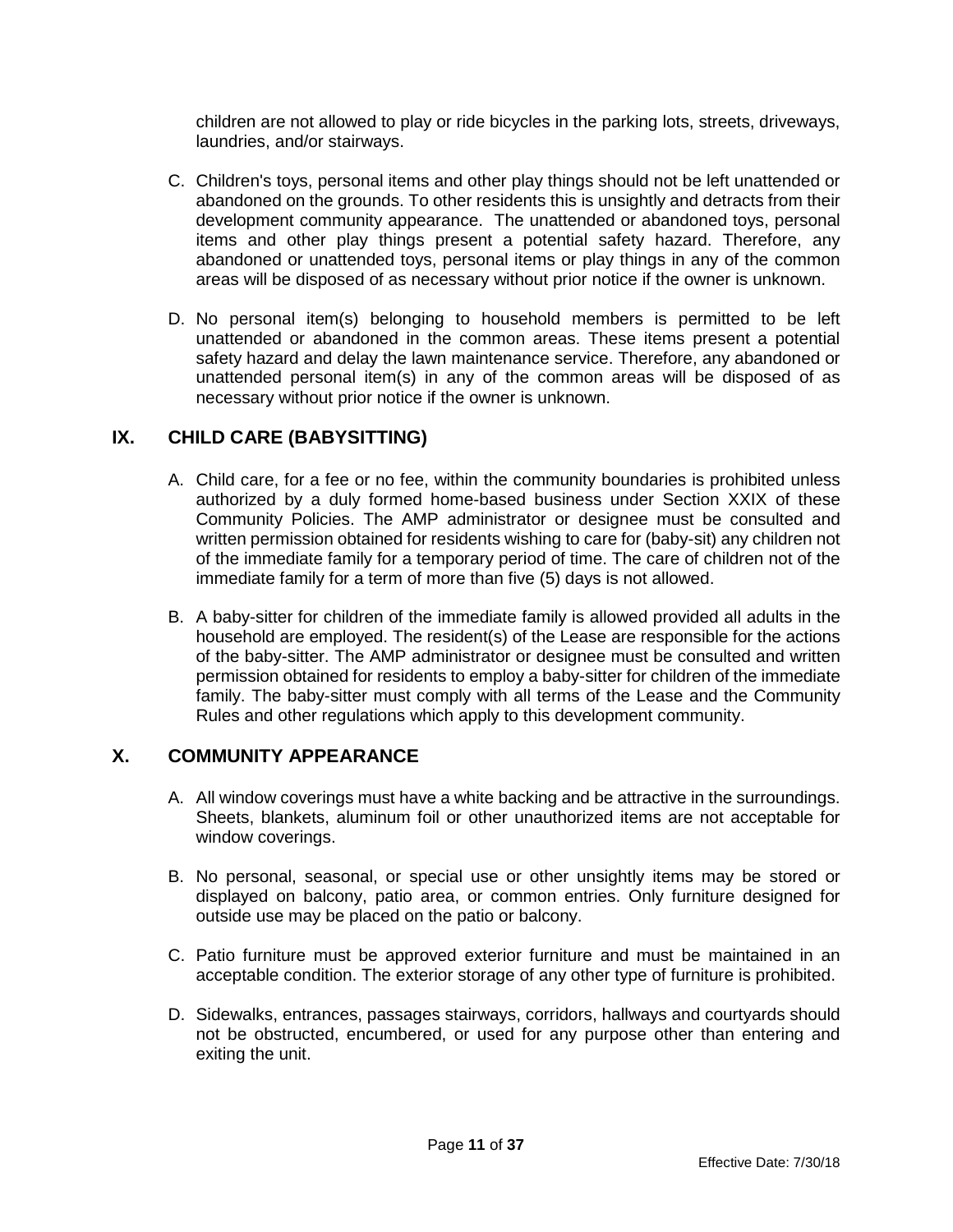- E. The lawns and/or common areas should be kept free of unattended or abandoned furniture, toys and other personal property.
- F. No signs, advertisements, notices, other lettering or flyers should be exhibited, inscribed, painted, or affixed by any resident or guest on or to any part of the exterior of the building or community property without the express written consent of the AMP administrator or designee.
- G. Street and building numbering may not be altered by the resident.
- H. No awning, radio antenna, television antenna, wires, or other projections are allowed in and/or about any part of the buildings and/or common areas. All requests for cable television installations must be directed to the AMP administrator or designee.
- I. Trees, shrubbery and lawn turf are a vital part of the community. Residents are financially responsible for any damage, destruction or mutilation to any part of the common areas caused by their household members, visitors or guests.
- J. All items placed in the assigned storage area will be stacked and stored as neatly as possible. Storage and/or placing any personal belonging(s) in the entry aisle of the storage room are prohibited. This is a fire and safety hazard. Any and all items left in the entry aisle will be disposed of as deemed necessary by management without prior notice.

# <span id="page-11-0"></span>**XI. HOUSEKEEPING STANDARDS**

- A. In keeping with the Federal Regulations governing the public housing program, the AMP administrator or designee will inspect each unit at least annually in accordance with the Department's inspection schedule to determine compliance with the following standards of housekeeping. The AMP administrator or designee will notify the Resident in writing if they fail to comply with the standards as listed below. Failure of a second inspection within a month of the annual inspection which results in a threat to health or safety of the resident or other residents is a violation of the lease terms and may result in additional charges and/or eviction.
- B. GENERAL AREA STANDARDS
	- 1. Walls, floors and ceilings should be clean and free of dirt, grease, holes, cobwebs, fingerprints and any other hazards.
	- 2. Windows must be clean and operable. Stickers, decals, tinting and signs are prohibited. Windows must not be blocked by any objects which may hinder their use as a means of escape during an emergency. Window coverings are required. Shades or blinds should be intact.
	- 3. Woodwork should be clean, free of dust, gouges and scratches.
	- 4. Doors should be clean, free of grease and fingerprints. Doorstops should be present and locks work.
	- 5. Heating units should be dusted and access uncluttered.
	- 6. Smoke detectors should be operable and not covered. Any malfunctions shall be reported immediately to the Landlord. Resident shall not damage, remove, tamper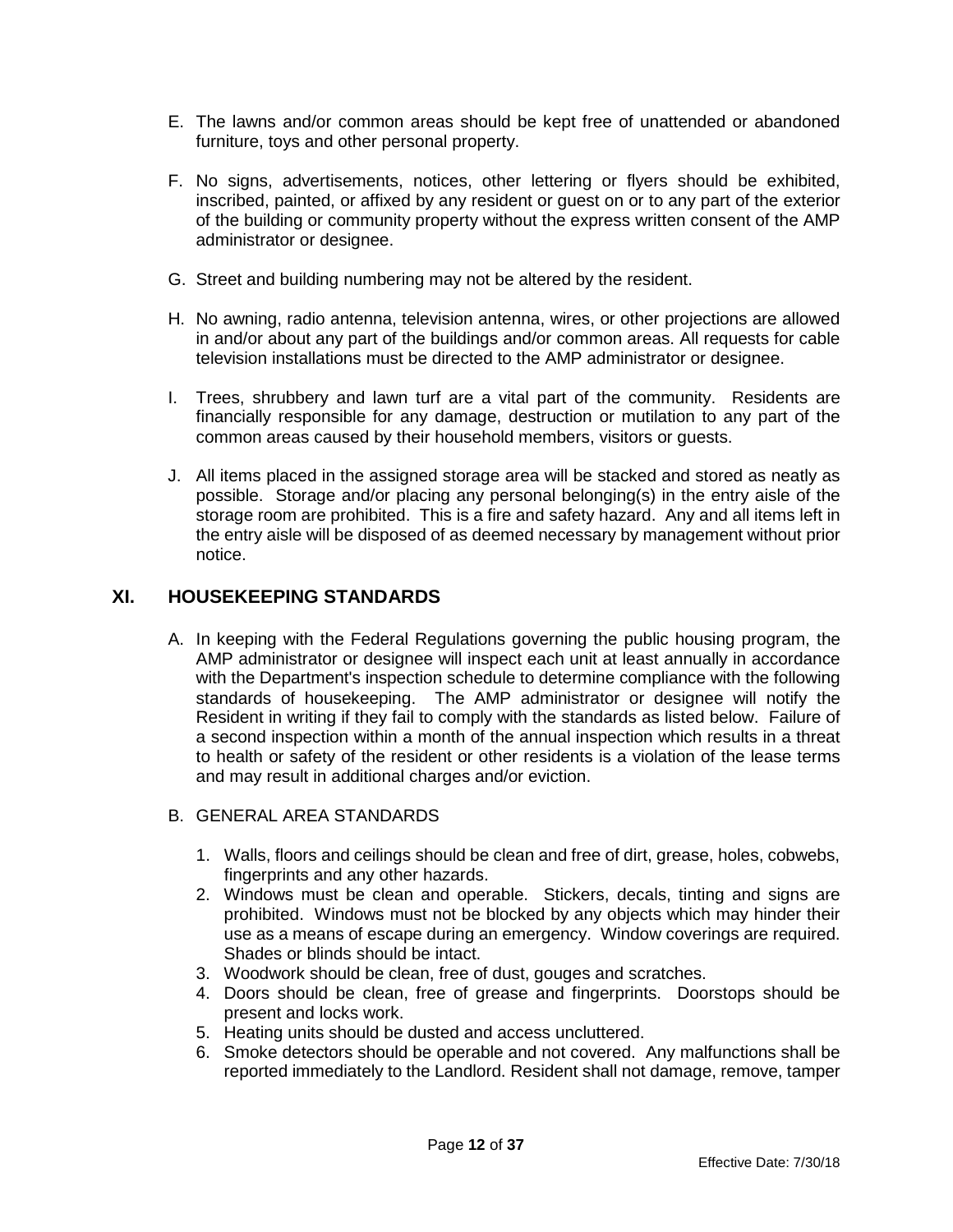with or otherwise interfere with the normal operation of smoke detectors, sprinklers or other safety devices within the dwelling unit or development.

- 7. Fire extinguishers should be kept within easy reach in the event of an emergency or in the installed brackets where provided.
- 8. Trash should be disposed of properly and not left in the unit.
- 9. The entire unit should be free of rodent or insect infestation. The evidence of the presence of any pests must be reported to the Landlord. Failure to cooperate may result in adverse lease violation action, including eviction.

#### C. KITCHEN AREA STANDARDS

- 1. Stove should be clean and free of food and grease.
- 2. Refrigerator should be clean and drawers operational. The freezer should not be overly packed where freezing is hampered. All doors should be closed and handles in place. **Do not use acid-based cleaners** as they may cause the refrigerator to rust.
- 3. Cabinets should be clean and neat. Cabinet surface and countertop should be free of grease and spoiled food. Cabinets should not be overloaded. Storage under the sink should be limited to small or lightweight items to permit access for repairs. Heavy pots and pans are not to be stored under the sink.
- 4. Exhaust fan should be free of grease and dust and remain uncovered.
- 5. Sink should be clean, free of grease and garbage. Dirty dishes should be washed and put away in a timely manner.
- 6. Food storage areas should be neat and clean without spilled food.
- 7. Trash/garbage should be stored in a closed container until removed to the disposal area.

#### D. BATHROOM AREA STANDARDS

- 1. Toilet and tank should be clean and odor free.
- 2. Tub and shower should be clean and free of excessive mildew. Where applicable, shower curtains should be in place, and of adequate length.
- 3. Sink and medicine cabinet should be clean.
- 4. Exhaust fans should be free of dust and remain uncovered.

# E. STORAGE AREA STANDARDS

- 1. Linen closets should be neat and clean.
- 2. Other closets should be neat and clean. No flammable materials should be stored in the unit.
- 3. All storage areas should be clean, neat and free of hazards.

# <span id="page-12-0"></span>**XII. WASTE REMOVAL - WASTE CONTAINERS/ENCLOSURES**

Waste containers are provided for the purpose of trash and garbage disposal. Residents are required to use the containers provided.

A. No trash or garbage accumulation is allowed in the unit. No discarded trash, garbage and/or household or personal item(s) is allowed in storage areas, laundry facilities,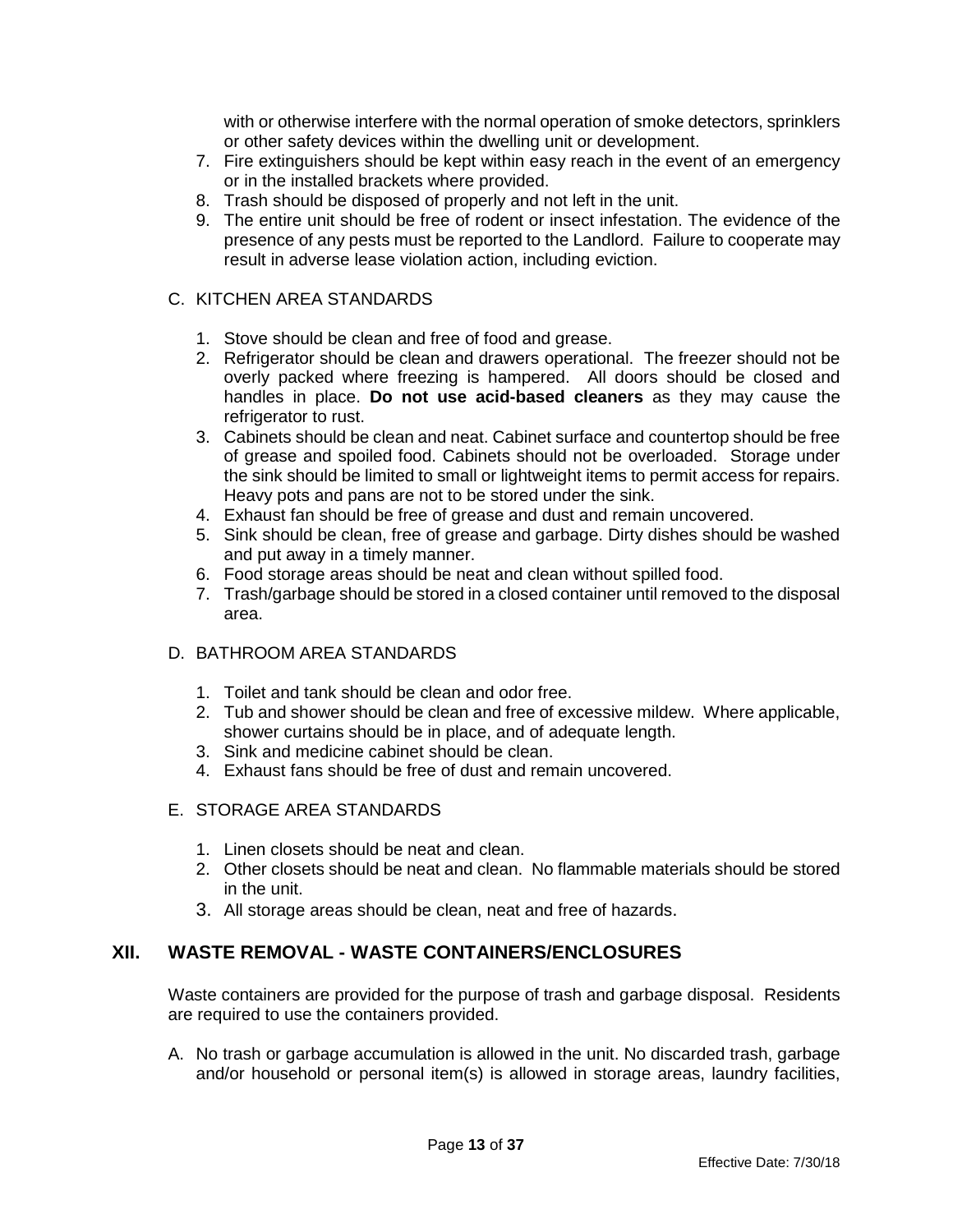common areas or anywhere on the community property but must be placed in trash containers provided by the development community.

- B. All trash and garbage must be placed in a plastic bag, sealed, and properly placed **inside** the dumpster. Trash and garbage are not to be placed on top or beside the waste container(s). Residents are responsible for the proper disposal of their trash/garbage. Failure to place all trash/garbage in the dumpster may result in a \$40.00 Littering Fee for a first offense and \$40.00 Littering Fee for each subsequent violation. (See Item XIII, Littering). Repeated violations could result in the termination of the Lease Agreement.
- C. The dumpster lids or doors must be kept closed at all times to discourage entry by birds, animals and children.
- D. The placing of discarded furniture, mattresses, box springs, or other personal property in or around the waste container(s), and/or any common areas or within the property boundaries is strictly prohibited.
- E. It is the responsibility of the resident to remove from the property, and properly dispose of, all unwanted household item(s) or personal property. The total cost to management for the removal of the unwanted household item(s) or personal property will be charged to the resident. Payment from the resident is due within two (2) weeks of receipt of written notice of the charges.
- F. The improper disposal of trash, garbage and/or other disposable household or personal item(s) may result in littering penalties as listed under "Littering".
- G. The placing or dumping of any highly flammable material in the waste container(s) which will or may cause fire in the dumpster is strictly prohibited.

#### <span id="page-13-0"></span>**XIII. LITTERING**

Littering is the intentional or unintentional disposal or abandonment of unwanted household or personal items contrary to established methods of disposal of said items.

- A. Disposal of cigarette butts and/or other smoking material(s) on development community grounds is strictly prohibited. Residents who violate this rule are subject to the Littering Fees listed below.
- B. Disposal of items as small as candy, chewing gum wrappers, and/or soda cans to as large as a mattress or sofa on development community grounds is strictly prohibited. Residents who violate this rule are subject to the Littering Fees listed below.
- C. The first offense of Littering will result in written notification from management in regards to the incident.
- D. The second offense of Littering will result in written notification from management in regards to the incident and a minimum \$40.00 fee, or actual cost, charged to the resident(s). Payment in full is due within two (2) weeks of receipt of written notice of the charges.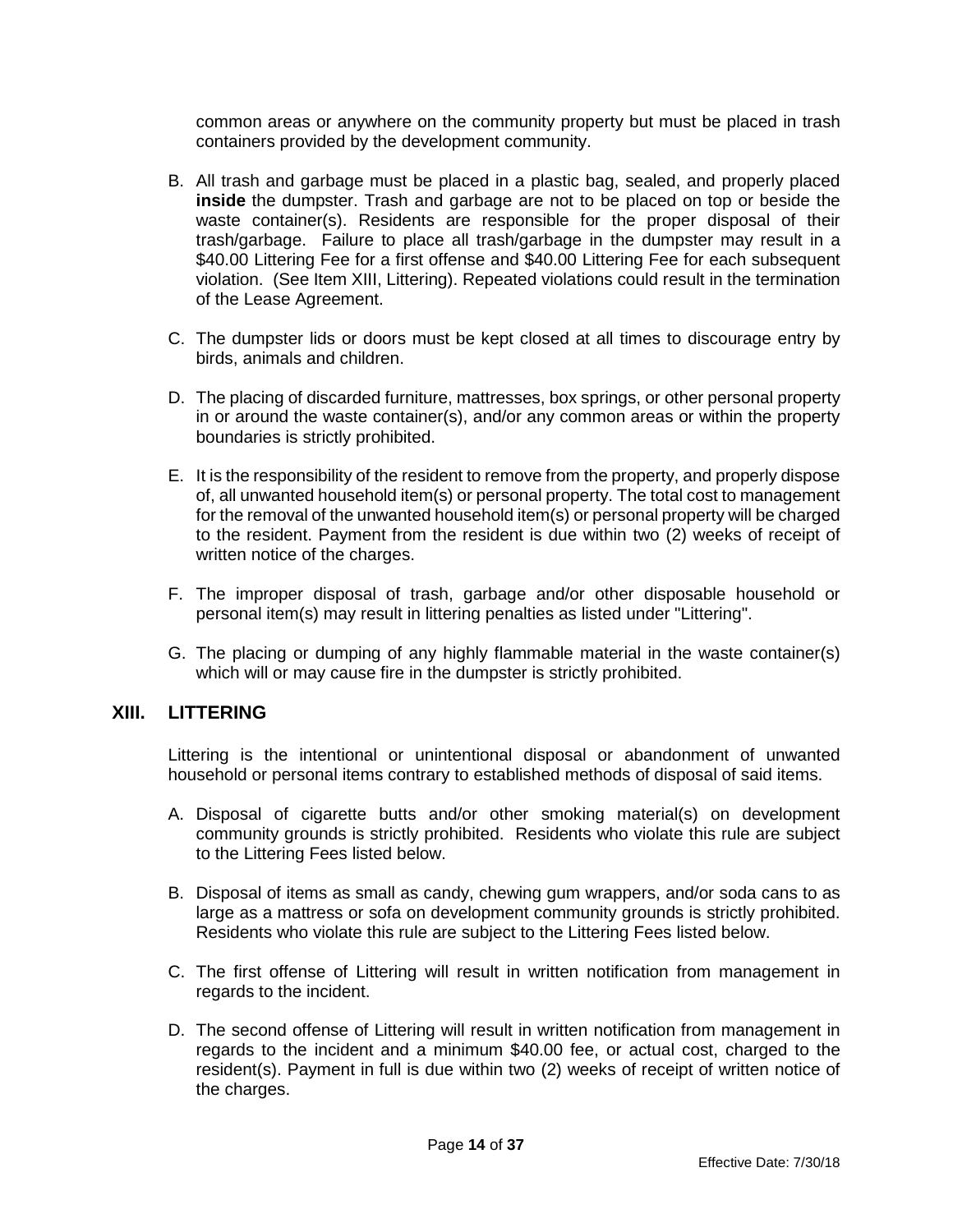- E. Any and all subsequent offenses after the second will result in a written notification from management in regards to the incident and a \$40.00 fee, or actual cost, per incident, charged to the resident(s). Payment in full is due within two (2) weeks of receipt of written notice for the charges.
- F. Repeated littering offenses may result in the termination of the Lease Agreement for noncompliance of the terms of the Lease Agreement, Community Rules and Regulations, and/or Community Policies.
- G. Grease, paint, acids and other problem materials may not be disposed of through the drain(s) and/or sewer system. A resident may be charged the cost of repairs to the system if found in violation of this rule.
- H. Foreign objects are not allowed in a sink drain, disposal, water closet or tank, and/or sewer system. A resident may be charged the cost of repairs to the system if found in violation of this rule.

# <span id="page-14-0"></span>**XIV. CONDUCT**

- A. Residents and their guest(s) will not engage in, or participate in, such conduct which is objectionable or prejudicial to the rights, privileges, safety and general welfare of the other residents living in the development community. No act of a resident and/or guest which threatens, intimidates or is deemed harassment of others, is physically violent, and does/does not cause injury to another, or is unacceptable social conduct, will be tolerated. Any such incident(s) will be considered a violation of the Community Rules and Regulations and the Lease Agreement.
- B. No act of intimidation, harassment, verbal abuse, physical threat or violence, or social misconduct of, or to, any employee of the development community by any person will be tolerated. Any such act is considered a noncompliance of the Lease Agreement and will result in termination of the Lease.
- C. Social and friendly gatherings of residents and their guest(s) are welcomed provided such gatherings do not become noisy, offensive, threatening or generally objectionable to other residents and/or management. The gathering is considered in violation of the terms of the Lease Agreement, development Community Policies, and Community Rules and Regulations when other residents' rights to quiet and peaceful enjoyment of their unit are violated. This rule applies to gatherings inside a unit or outside in common areas.
- D. The public consumption of alcoholic beverages is strictly prohibited within the physical boundaries of the property, but is allowed within the privacy of the resident's unit. The use of illegal drugs or other controlled substances is prohibited on or off the premises.
- E. Any noticeable public drunkenness or social misconduct within the physical boundaries of the development community is strictly prohibited. Any incident observed by other residents and/or management should be reported to the proper authorities.
- F. The residents on the Lease are responsible for the actions and conduct of their household members, guest(s) and visitor(s), while in the apartment and/or on the development community property. Any violation of the rules, regulations, and/or Lease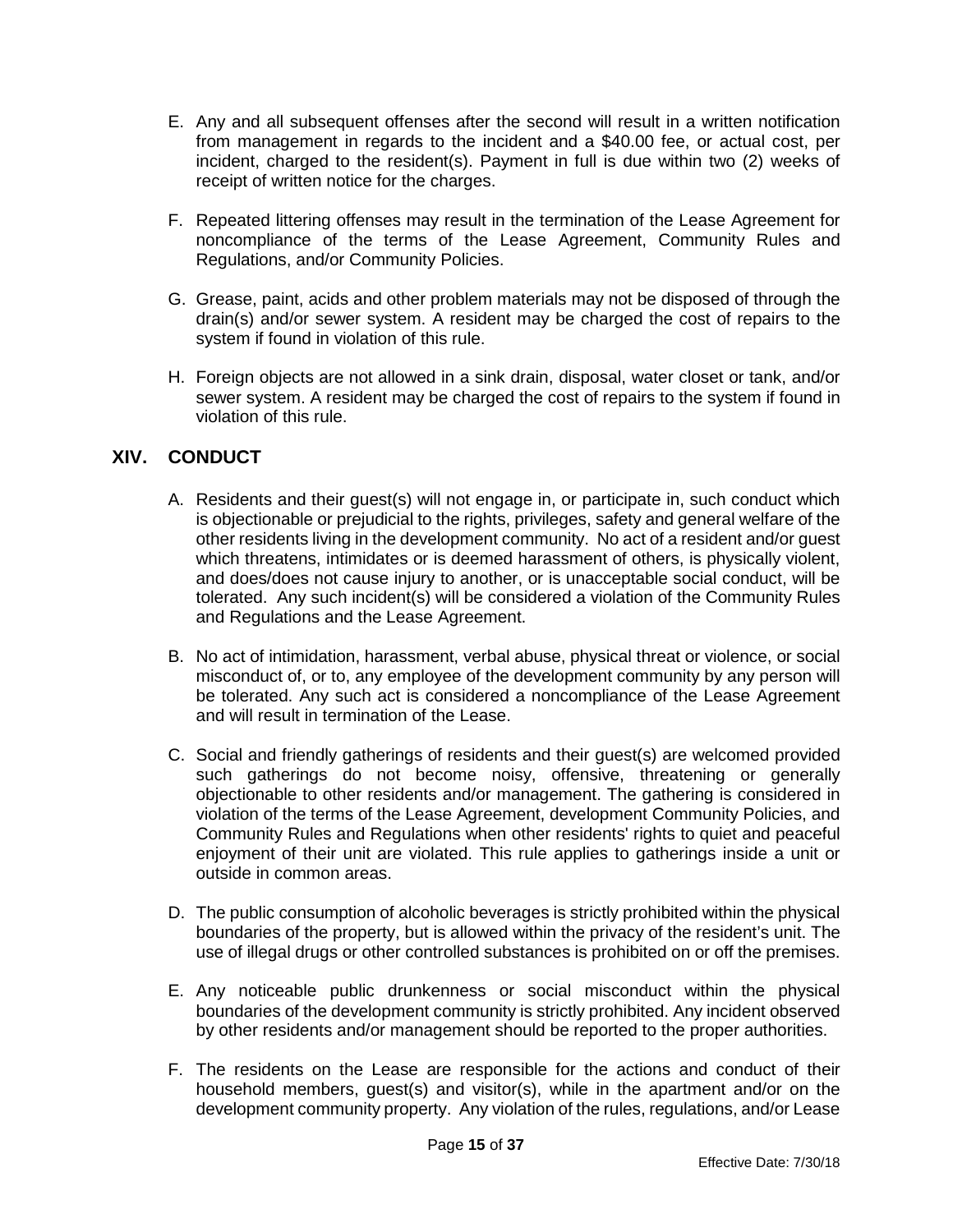Agreement by the guest(s) or visitor(s) is considered noncompliance of the Lease Agreement.

- G. The volume of stereos, televisions, radios, etc., is to be controlled at a minimum sound level so as not to violate the rights of neighbors to the quiet and peaceful enjoyment of their unit.
- H. The hours between 10:00 P.M. and 8:00 A.M. are, for most households, a "quiet time". Every effort by each household should be directed towards minimizing any noisy, disturbing, offensive or objectionable activity. Every effort should be directed to honor the rights of other residents to the quiet and peaceful enjoyment of their unit during all hours of the day.
- I. IF THE POLICE ARE CALLED TO THE PROPERTY BECAUSE OF ANY TYPE OF DISTURBANCE OR VIOLATION, THE RESIDENT(S) INVOLVED IN OR RESPONSIBLE FOR THE DISTURBANCE OR VIOLATION MAY RECEIVE A 30- DAY WRITTEN NOTICE OF LEASE TERMINATION.
- J. POLICE RESPONSES TO SERIOUS DISTURBANCES, SERIOUS LEASE VIOLATIONS OR REPEATED POLICE RESPONSES WILL RESULT IN THE TERMINATION OF THE LEASE AGREEMENT AS ALLOWED BY THE TERMS OF THE LEASE AGREEMENT AND LOCAL, STATE AND FEDERAL LAW. THIS CLAUSE MAY NOT APPLY IN CASES OF DOMESTIC VIOLENCE.

Note: Paragraph I and J are subject to the provisions under the Violence Against Women Act (VAWA) that offers protection to the victims of domestic violence against termination of the lease in accordance with Department Policy.

# <span id="page-15-0"></span>**XV. SAFETY**

- A. The County strives to ensure the safety of its premises and residents by installing gates, fences, locks, or security cameras, as applicable. However, The County makes no representation or guarantee that its premises are safe from the threat of theft, injury or damage to Residents or Resident's property.
- B. Use of portable cooking grills of any type is not permitted on the balcony or patios. The AMP administrator or designee must be consulted to obtain written permission to use any type of portable grill on the premises. Portable grills fired by propane gas are strictly prohibited on the patio and balcony areas and are not allowed adjacent to the buildings whether in use or for storage.
- C. Storage of containers of flammable fluids or explosive materials within the apartment, storage area, or adjacent to the building exterior is strictly prohibited.
- D. Storage of paper or plastic bags or materials adjacent to the hot water heater, HVAC, range, or refrigerator creates a health and fire hazard and is strictly prohibited.
- E. Disconnecting the smoke/fire alarm(s) is prohibited. This is a violation of the fire code. It is the resident's responsibility to notify management if the smoke/fire alarms(s) become faulty.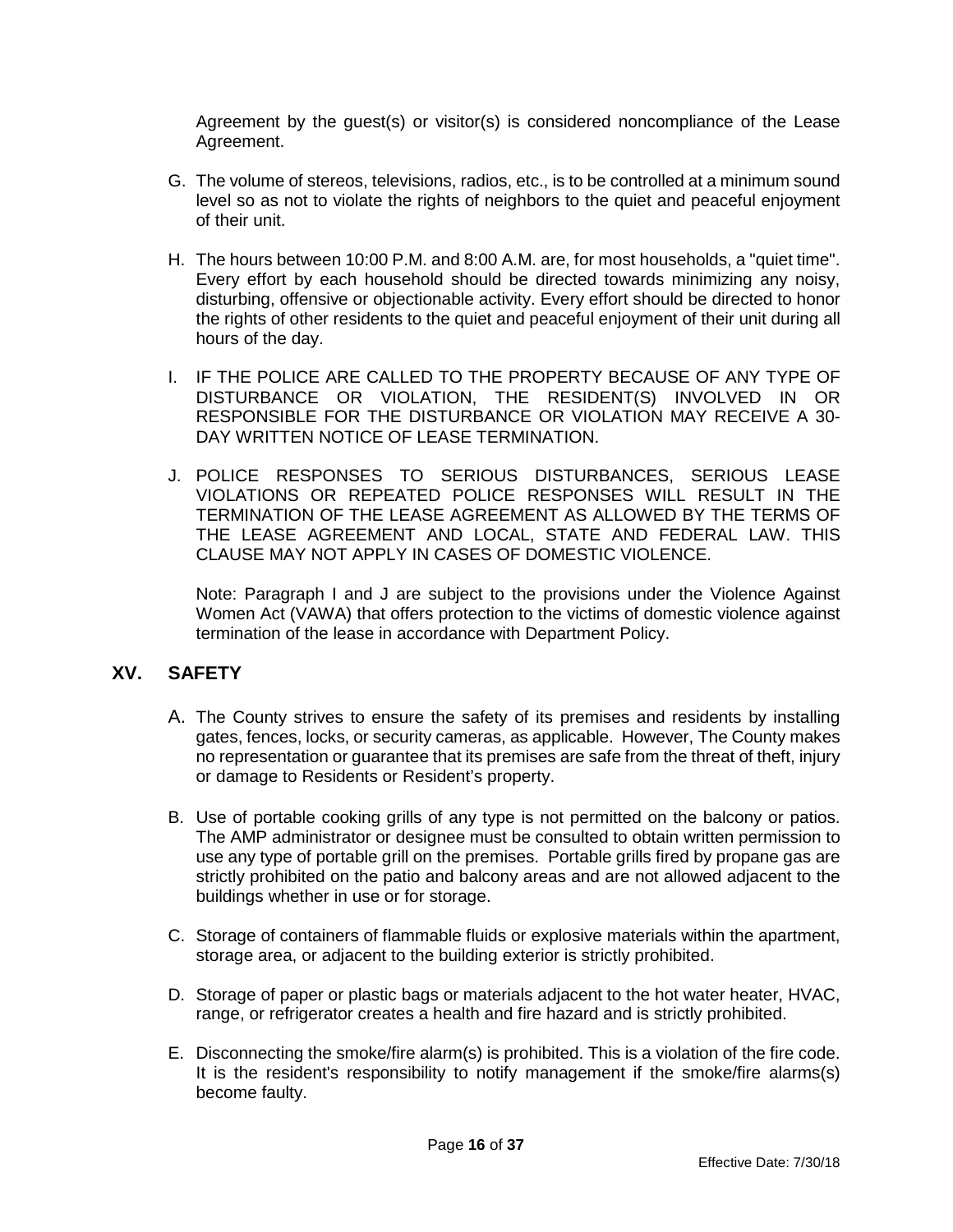- F. Storage of any flammable fluid upon or within the development community property is expressly prohibited.
- G. Window sills should be kept free of personal property. Personal air conditioning units shall not be installed in the unit's egress window (a window that is intended as an emergency exit).

# <span id="page-16-0"></span>**XVI. UTILITIES**

- A. The resident's total monthly rental payment shall be reduced according to the utility allowance schedule submitted by the County to the United States Department of Housing and Urban Development.
- B. Where the utility allowance exceeds the total tenant payment of the family, the County will provide a utility reimbursement payment through a Utility Reimbursement Card. Deposits to the Utility Reimbursement Card will be made monthly. If the family owes any sums to the County or any other housing authority, the County may use any utility reimbursement amount owed to the family as payment.
- C. The resident will maintain all utility accounts for which they are responsible for payment for the entire time of possession of their unit. Failure of the resident(s) to maintain the utility accounts for which they are responsible is a violation of the Lease Agreement and is grounds for termination of the Lease Agreement.
- D. Illegally restoring or connecting utilities to their dwelling unit or common areas by any resident is strictly prohibited. Any such instance is grounds for termination of the Lease Agreement.
- E. For dwelling units which contain master utility meters, utility service will be furnished by the County. At such developments where utilities are provided by the County, a charge will be assessed for excess utility consumption due to the operation of major appliances supplied by the Resident.
- F. It is the responsibility of the resident(s) to notify management of all water leaks (faucets, running toilets, etc.).

# <span id="page-16-1"></span>**XVII. APPLIANCES**

A. Each resident is responsible for the care and use of each appliance and fixture in their unit provided by the development community. A resident may be charged for the cost of repairs to an appliance or fixture damaged by misuse, lack of proper care, or an act of negligence. Payment for the cost of repair(s) is due within two (2) weeks of receipt of written notice for the cost of the repair(s) and part(s). Residents are responsible to report any operational problems or defective appliance or fixture. See also Section XXV (D) (13) for appliances which require management approval to be installed.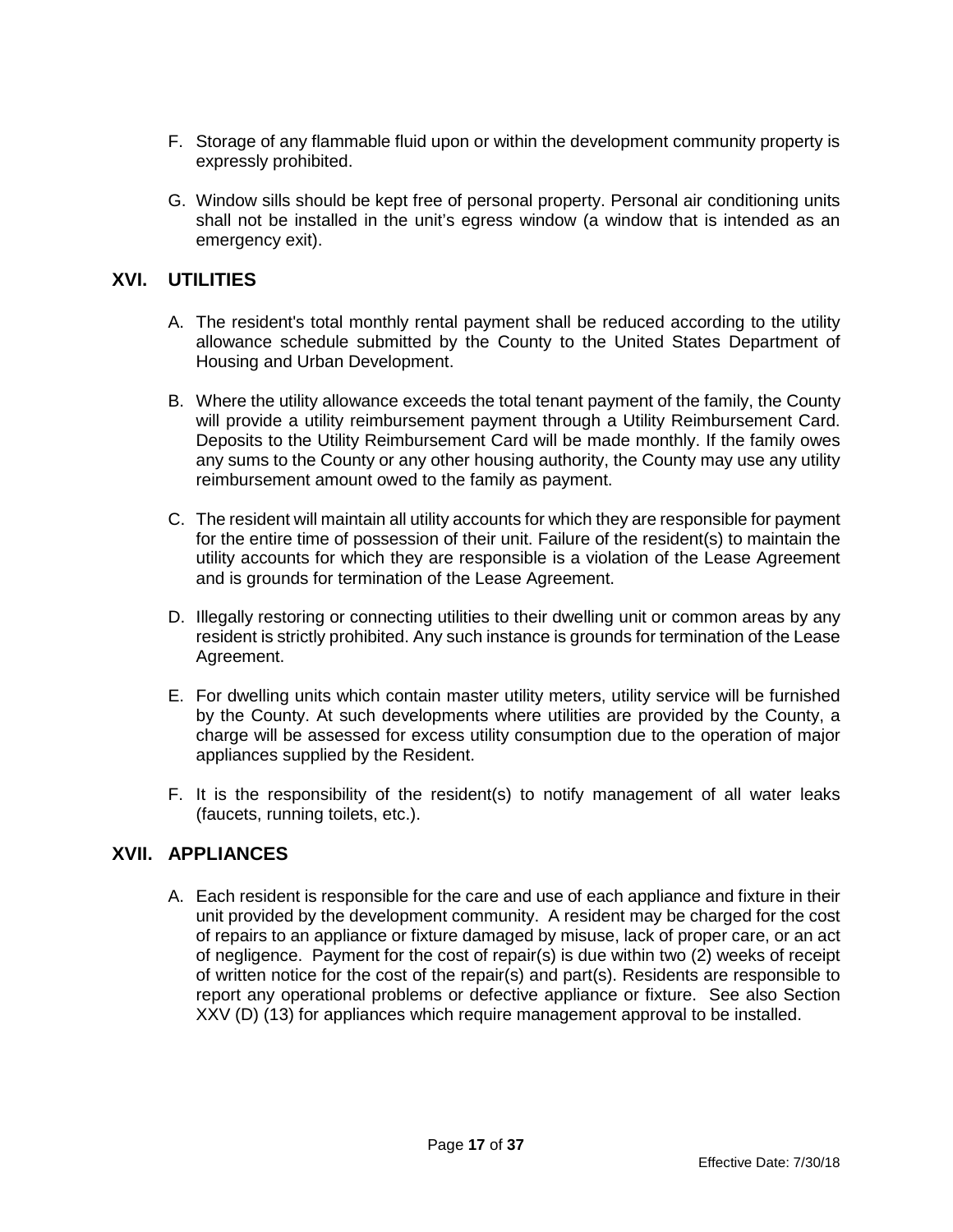# <span id="page-17-0"></span>**XVIII. COMMON AREAS AND GROUNDS**

- A. Laundry facilities are available for resident's use only. The laundry machines are maintained by a commercial laundry company. The commercial laundry company is responsible for the operation and repair of the laundry machines. The name, address, and telephone number of the commercial laundry company is posted in the laundry room.
- B. Please follow the rules posted for operating the machines.
- C. Use of the laundry facilities is at your own risk. **Management is not responsible for:**
	- 1. Any loss or damage caused by the operation of the machines.
	- 2. Missing, stolen clothing or personal belongings.
	- 3. Lost money due to a faulty machine. Please notify the laundry company at the posted telephone number to report a faulty machine or lost money.
- D. Never leave clothing or personal belongings unattended. Be courteous of the other residents and promptly remove clothing from the machines when operation is completed.
- E. Do not dye fabrics, clothing, or belongings in the machines.
- F. Children are not allowed to play in the laundry facilities.
- G. All children in the laundry facilities will be accompanied and supervised properly by an adult resident.
- H. Do not prop the doors open to the laundry rooms. Poor weather conditions could cause damage and/or malfunctioning of the machines, plumbing, and/or facility.
- I. All trash, lint, and/or boxes will be properly disposed of in the waste receptacles provided in the laundry facilities.
- J. Ensure the laundry facility doors are locked whenever leaving the laundry facility.

#### K. **NO TYPE OF LAUNDRY EQUIPMENT IS ALLOWED IN OR TO BE OPERATED IN THE UNITS WITHOUT THE EXPRESS WRITTEN CONSENT OF MANAGEMENT.**

#### <span id="page-17-1"></span>**XIX. FIRE ARMS, WEAPONS, DANGEROUS OBJECTS AND/OR MATERIALS**

- A. Residents, members of resident's household and guest are prohibited from displaying, using or possessing any illegal fire arm (operable or inoperable) or other illegal weapons as defined by laws and courts of the State of Florida anywhere on the County developments. This includes, but is not limited to:
	- 1. Shotguns, pistols, rifles, etc.
	- 2. Ammunition of any type.
	- 3. Pellet guns, B.B. guns, air guns (pistols, rifles, etc.), of any type.
	- 4. Archery equipment (bows, arrows, targets, etc.).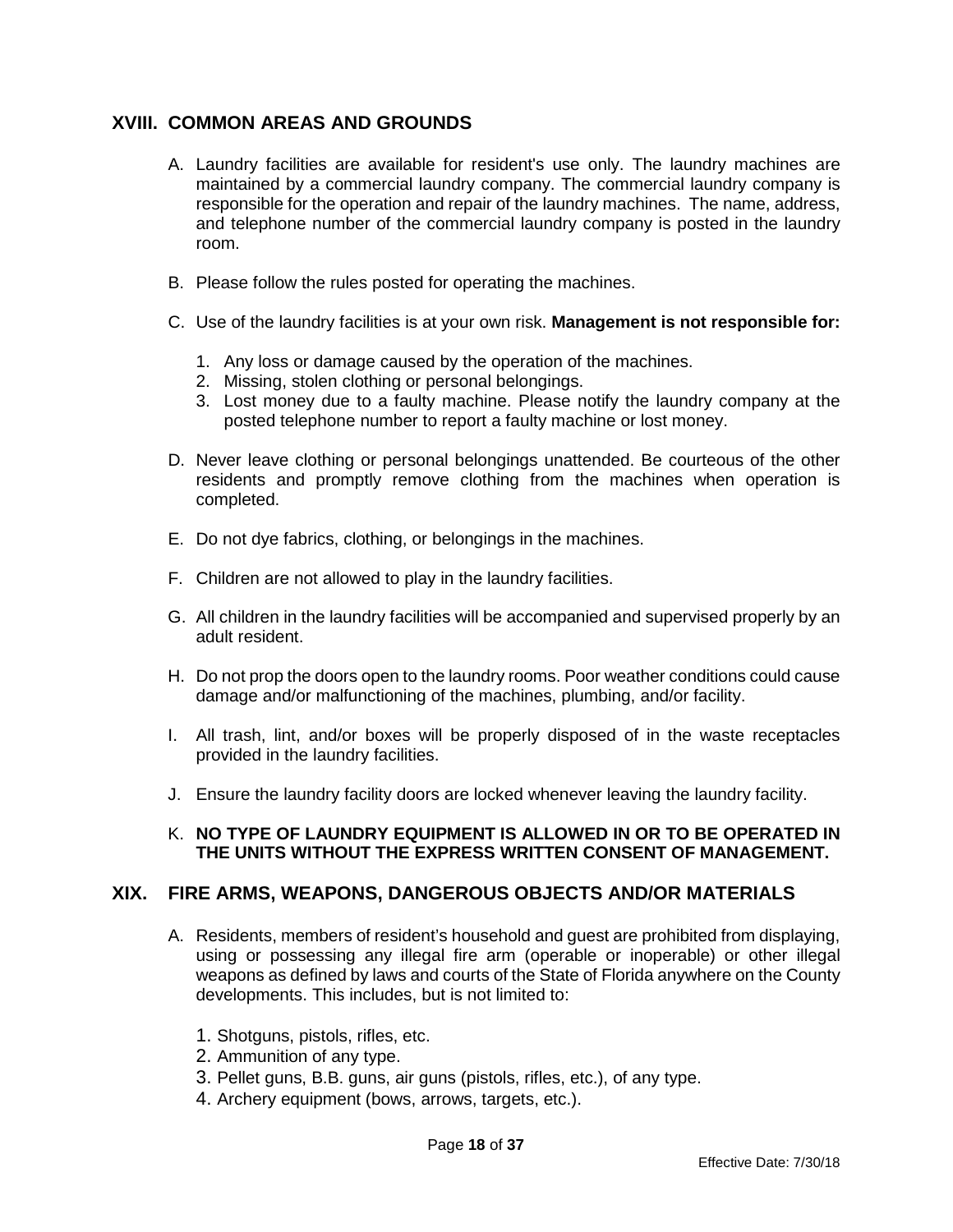- 5. Any and all types of sling shots or any device that could shoot a deadly projectile.
- 6. All sharp edged or pointed objects (i.e. knife, sword, etc.) used with the intent to threaten, intimidate, or harm another. Any and all types of explosives, fireworks, explosive chemical(s).
- 7. Any and all types of explosives, fireworks, explosive chemical(s).
- 8. Any other type of instrument, object and/or material that may be deemed a weapon when used with the intent to threaten, intimidate or harm another.

#### <span id="page-18-0"></span>**XX. MISCELLANEOUS**

- A. No additional equipment, refrigeration unit, freezing unit, air conditioning or heating unit may be installed, operated, or used in any way without the express written consent of the AMP administrator or designee.
- B. No provided equipment and/or appliances may be moved or removed from the unit or building. All provided equipment and appliances must be permanently retained in the original location.
- C. No use of any other illumination or florescent device other than the electric lighting provided is allowed.
- D. Distribution of Materials, Solicitations, and Request for Use of Community Spaces
	- 1. Distribution of any type of written materials (including but not limited to leaflets, fliers, gifts, surveys, brochures, posters, coupons, etc.) is prohibited. The gathering of signatures for petitions and picketing is prohibited.
	- 2. Door-to-Door Solicitation

Door-to-door solicitation for the sale of goods and services is prohibited. Violators of this policy will be required to leave the premises and be subject to trespassing charges.

- 3. Political Activities
	- a) Door-to-Door canvassing, campaigning, or distribution of campaigning materials for an elected official or candidate is permissible in a development that is not secured.
	- b) Elected officials, political organizations, and declared candidates and their representatives must request authorization in writing from the AMP Administrator to hold an event in a community space. Community space is a room designated for community usage, which may not be available in every community development.
	- c) The request for authorization to hold the activity must include date, time, approximate duration, and names of participants. The County reserves the right to request additional information.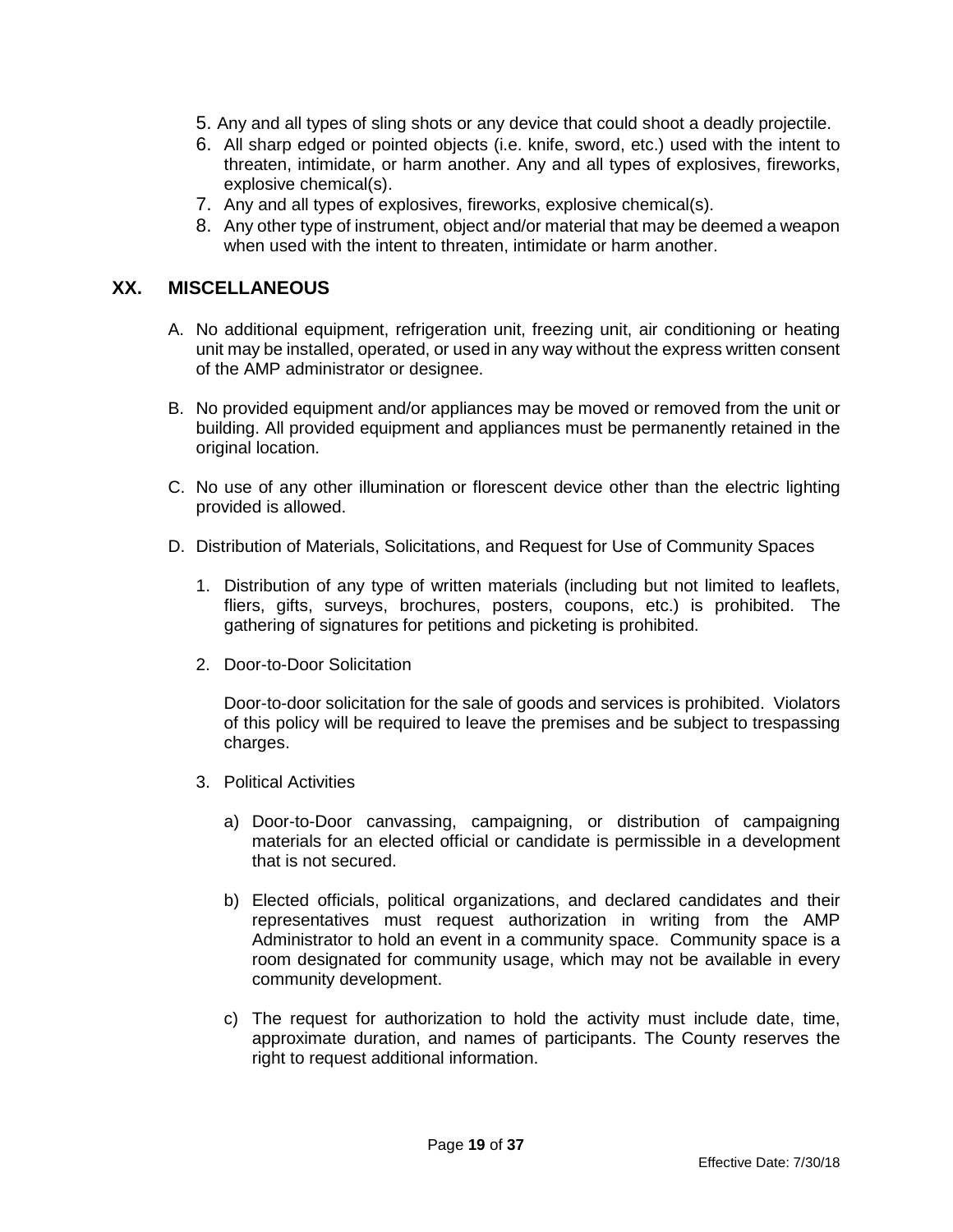- d) In lieu of approving a campaigning event for individual candidates, the County may designate a time and date where political candidates can address the residents of a development or group several requests into one event. If the activity is held during non-business hours, the requestor(s) must agree to bear the cost of any expense incurred by the County.
- 4. Door-to-door distribution of written materials by religious organizations that do not request donations is permissible in a development that is not secured.
- 5. Request to Utilize Community Spaces

The request to use community spaces in all cases must be submitted in writing for authorization to the AMP Administrator at least 72 hours in advance. The AMP Administrator in consultation with the Asset Management Division Director and PHCD External Relations Manager will evaluate each request. The AMP Administrator will communicate in writing to the requestor the final determination and coordinate space usage. The County reserves the right to deny any request for community space usage.

- E. Flotation bedding systems, such as waterbeds, are permitted, provided the flotation bedding system does not violate applicable building codes. The resident shall be required to carry in the resident's name flotation insurance as is standard in the industry in an amount deemed reasonable to protect the resident and owner against personal injury and property damage to the dwelling units. The insurance policy shall also carry a loss payable clause to the owner of the building.
- F. The resident(s) on the Lease agree and consent to third party deliveries to the management office. The resident(s) on the Lease agree to hold the management staff harmless for any damage to, loss of value to, the receipt of, or the loss of any item delivered by a third party, agency, or company.
- G. No changes to the unit are allowed without the written consent of management. This includes painting, addition of decorations attached to the walls, windows, doors ceilings or floors, and the temporary or permanent changing of the physical layout of the unit.
- H. Residents are prohibited from feeding stray animals. The feeding of stray animals shall constitute having a pet without the permission of the County and will be charged a fine according to the **Schedule of Fines** under **Exhibit 1** attached.

# <span id="page-19-0"></span>**XXI. CLEANING AND DAMAGE CHARGES**

A. Payment for charges incurred by **residents due to damages to the premises beyond normal wear and tear** must be paid in full within two (2) weeks of receipt of written notice for the charges. **The Schedule of Maintenance Charges is shown on Exhibit 1 of these Community Policies.**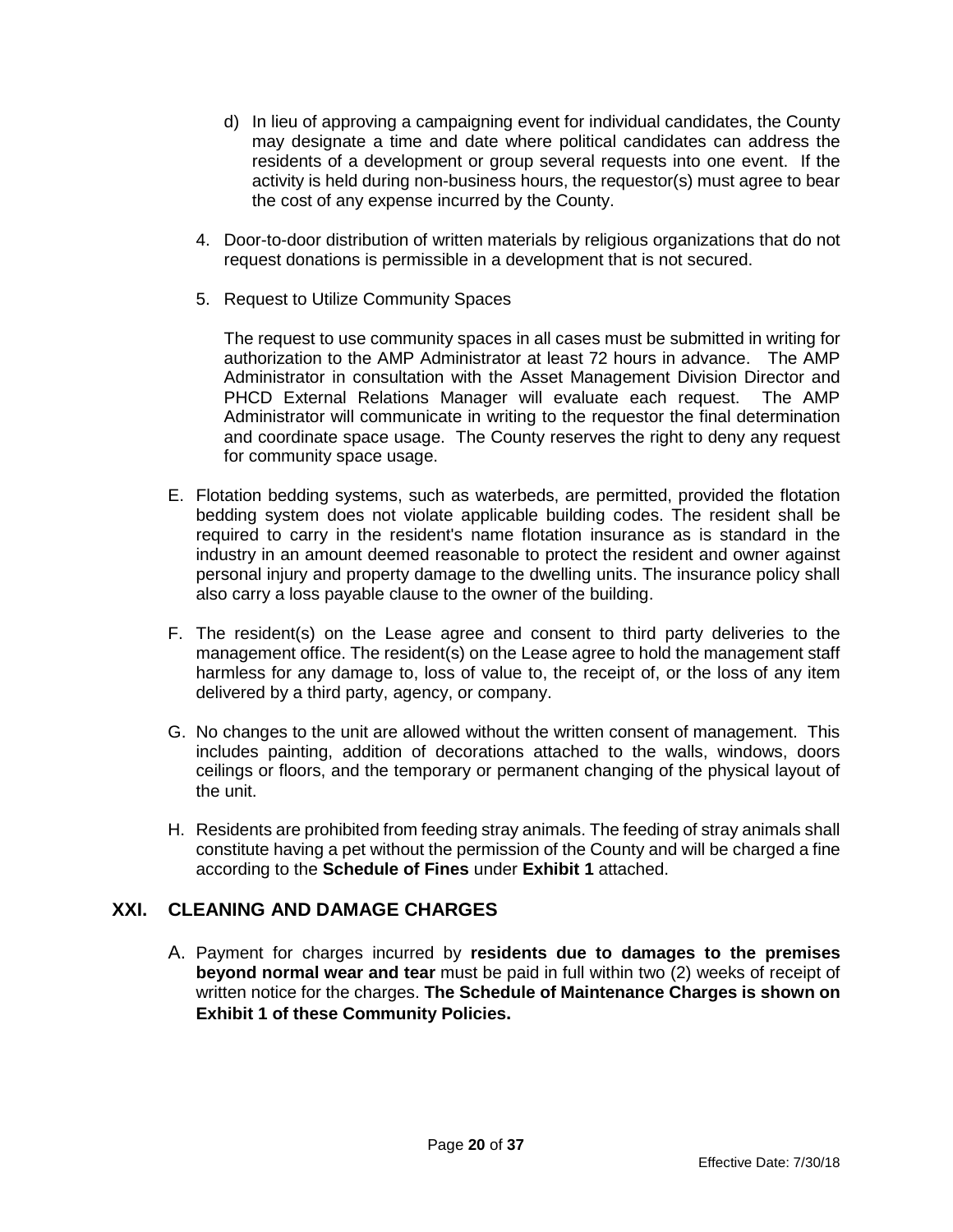# <span id="page-20-0"></span>**XXII. MANAGEMENT OFFICE**

A. The office business hours are listed below: Monday - Friday 8:00 A.M. to 5:00 P.M.

# <span id="page-20-1"></span>**XXIII. VISITOR POLICY**

- A. Residents are permitted to have a guest(s) visit their residence. However, if the resident allows a guest to make reoccurring visits or one continuous visit in excess of 14 days and nights in any 12-month period without the written consent of management, the resident will be notified in writing that the visits are in violation of the Lease Agreement.
- B. Resident's guest(s) are subject to the terms of the Lease Agreement and Community Policies. The resident is accountable for the guest(s) action(s) while the guest(s) is on the development community property.

# <span id="page-20-2"></span>**XXIV. RESIDENT GRIEVANCE AND APPEAL POLICY**

- A. This Resident Grievance and Appeal Policy is based on the requirements, standards, and criteria set forth by U.S. Department of Housing and Urban Development, in the Code of Federal Regulations, Volume 24, Part 966-Lease and Grievance Procedures, with such modifications required by State and Local law. The policy shall be incorporated into and made a part of all the County Dwelling Leases for public housing governed by Part 966.
- B. All residents of public housing are afforded ample opportunity for a fair and impartial hearing on matters involving the Dwelling Lease executed between the resident and the County. This policy encompasses all other the County instituted regulations which affect the resident's rights, welfare, or status, including victims of domestic violence under VAWA.
- C. The grievance and appeal process described in Department's Reasonable Accommodation Policy and Procedures (Appendix IV of the ACOP) shall be applied to those cases in which residents have been denied reasonable accommodation requests.
- D. APPLICABILITY (AVAILABILITY) AND EXCLUSIONS

 The grievance and appeal procedure shall be applicable and available to all individual grievances, except in the following cases, which may result in a lease termination:

1. Non-Public Housing Lease, Rental or Purchase Agreements

This policy does not apply to the following lease, rental or purchase agreements:

- a) The Section 23 and Section 10 Housing Assistance Payments Program,
- b) The Section 8 Housing Assistance Payments Programs,
- c) The Low-Rent Housing Ownership Opportunities Program (Turnkey II).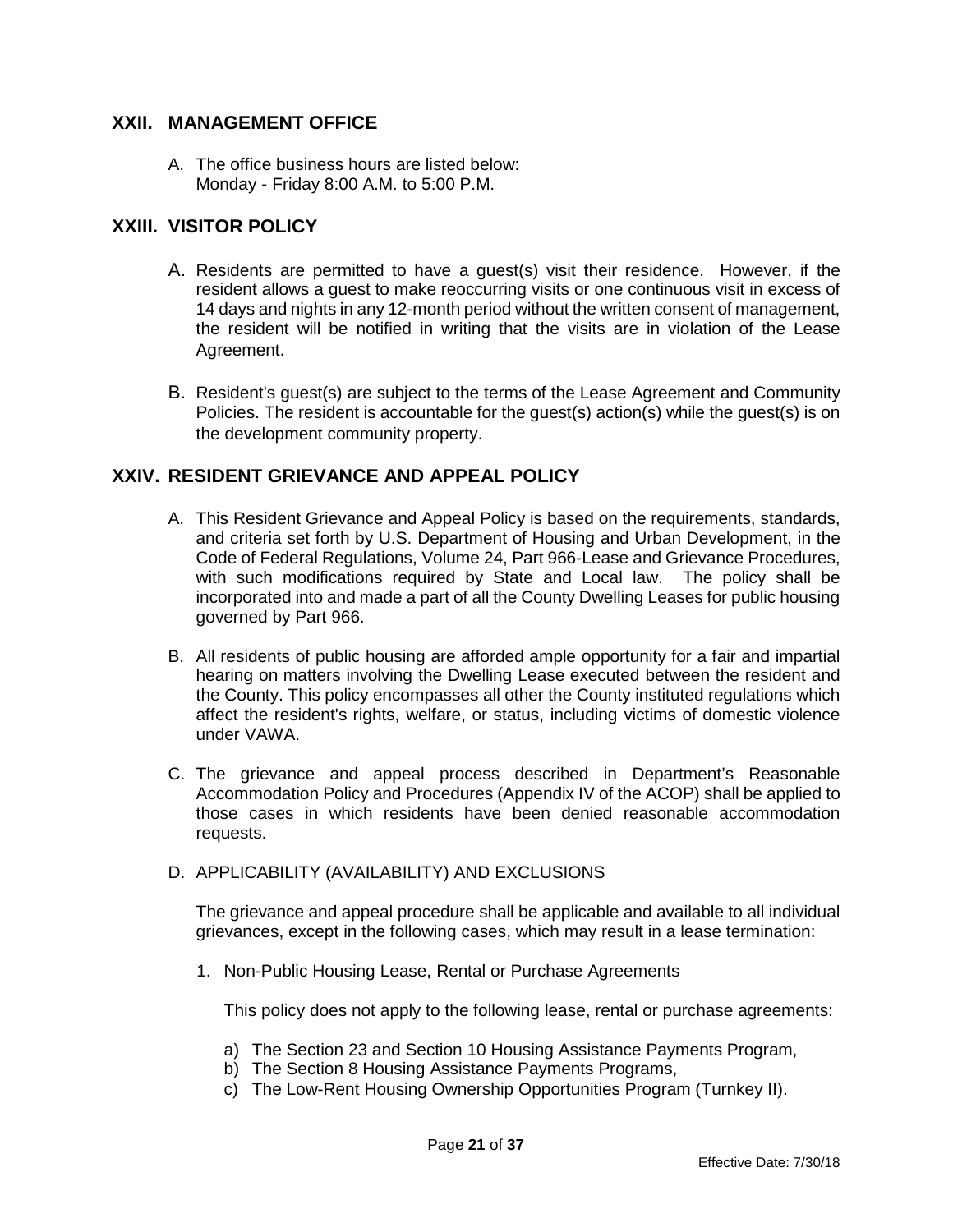- 2. Disputes between residents not involving the County.
- 3. Residents filing a grievance on behalf of another resident who is not part of their own dwelling lease.
- 4. Residents that file a grievance together (otherwise referred to as a class grievance).
- 5. Negotiating Policy Changes.

This policy is not intended as a forum for initiating or negotiating policy changes between a group or groups of residents and the County. Only interpretations of policy may be grieved, not the policy itself.

6. Enterprise Income Verification (EIV) Discrepancies.

Discrepancies in wages shown in data provided by the Enterprise Income Verification (EIV) system must be clarified through third party verifications to employers. For EIV versus Social Security Administration (SSA) benefit discrepancies, the County should request the resident to obtain a current, original SSA benefit letter within ten (10) business days of the interview day.

#### E. DEFINITIONS

For the purpose of this policy, the following definitions shall apply:

1. AMP Administrator

Shall mean the representative of the County who is responsible for the day-to-day operations and management of a public housing development. These responsibilities shall include, but are not limited to: lease enforcement, and property maintenance.

2. Complainant

Shall mean any resident whose grievance is presented to the AMP administrator or designee of the development in which they reside.

3. Chief Hearing Officer

Shall mean the Hearing Officer appointed by the Director, to serve as the Chairperson of the Hearing Panel and render decisions on matters brought before it. This person shall also be responsible for all administrative details of the Hearing Panel.

4. Development

Shall mean a public housing facility, which is under the management of the County or its designee.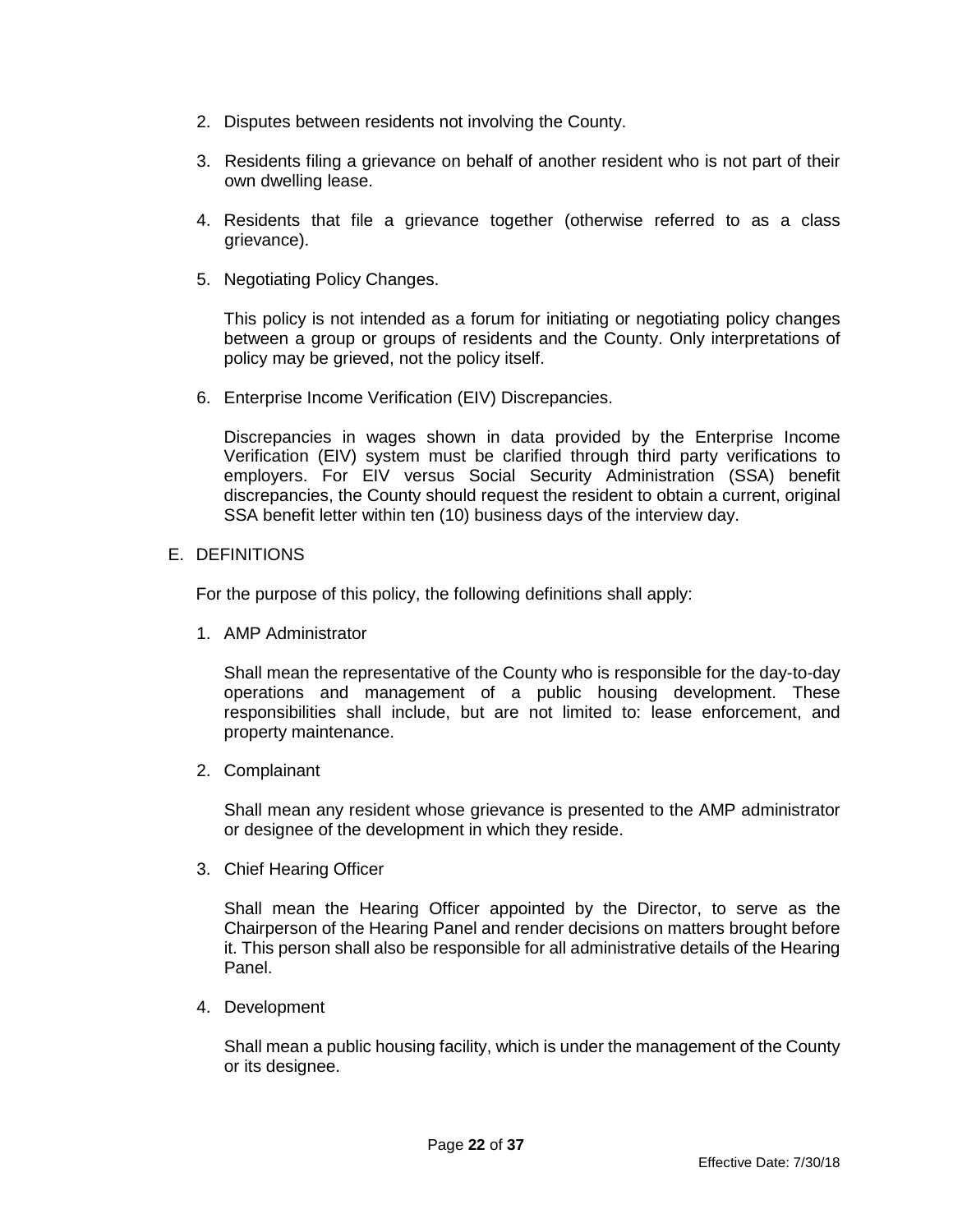5. Elements of Due Process

Shall mean an eviction action or termination of tenancy in the State or Local court in which the following procedural safeguards are present by state:

- a) Adequate notice to the resident of the grounds for terminating tenancy and for eviction;
- b) Opportunity for the resident to examine all relevant documents, records, and regulations of the County prior to the trial or grievance hearing for the purpose of preparing a defense;
- c) Right of the resident to be represented by legal counsel;
- d) Opportunity to have their case heard before an impartial Hearing Officer or Hearing Panel;
- e) Opportunity for the resident to refute the evidence presented by the County, including the right to confront and cross-examine witnesses and to present any affirmative legal or equitable defense the resident may have; and
- f) The right to a written determination based on evidence presented at grievance hearing.
- 6. Grievance or Complaint

Shall mean any dispute which a resident may have with respect to a County action or failure to act in keeping with the provisions of the Dwelling Lease or other County regulations. Such action or failure to act must adversely affect the rights, duties, welfare, or status of the resident bringing such dispute.

7. Grievance Hearing

 Shall mean a proceeding at which a grievance is presented to a Hearing Officer or Hearing Panel. Deadlines to request a grievance hearing by the resident are as follows:

- Five (5) working days of the date of the Notice of a planned adverse action (e.g. lease termination, maintenance charges, fines, fees, etc.).
- Ten (10) working days as of the date the grievable event occurred for any dispute.
- 8. Hearing Officer

 Shall mean an individual appointed by the Director, as defined in Section F: HEARING OFFICER OR HEARING PANEL of this Chapter to serve on the Hearing Panel and render decisions on matters brought before it.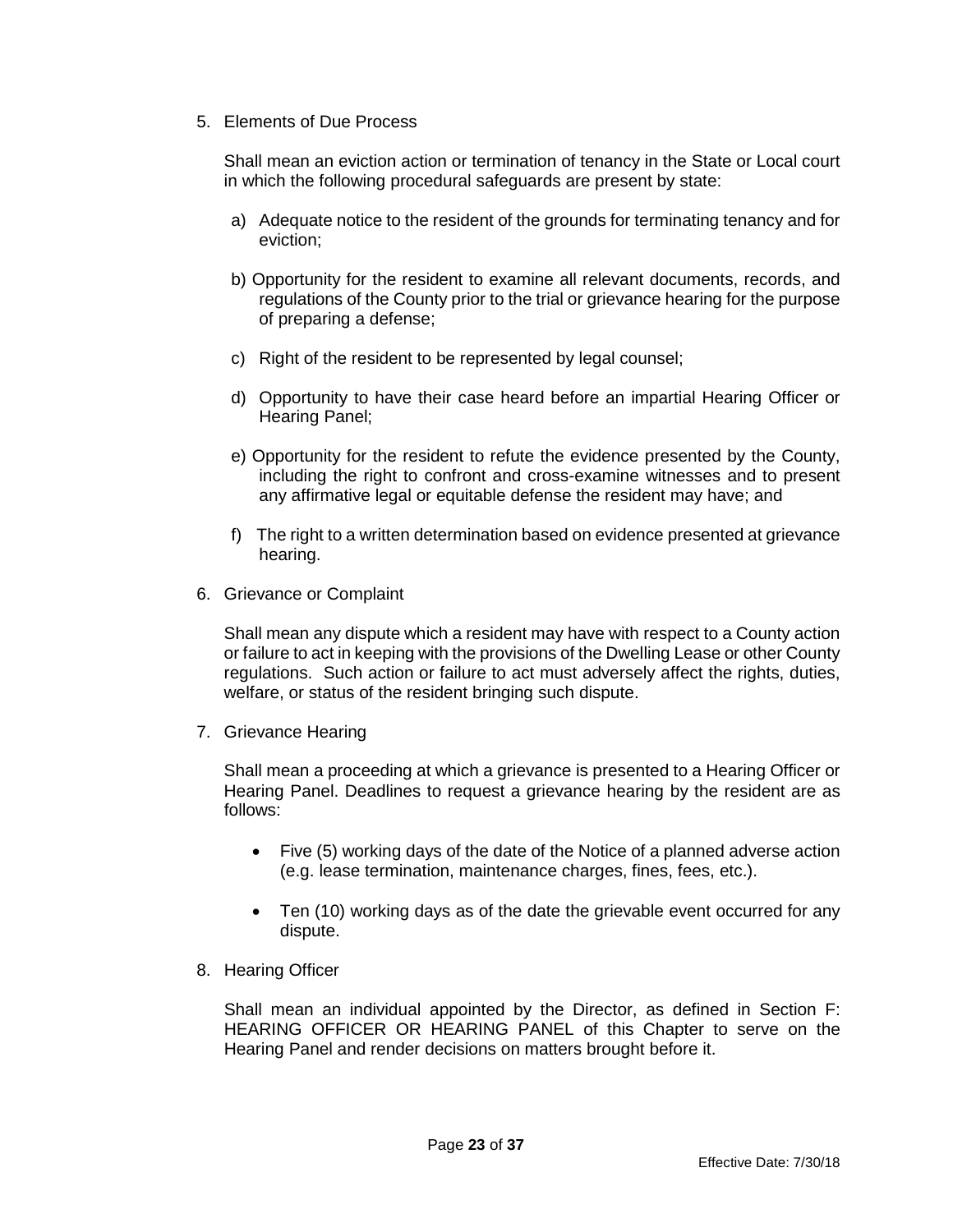#### 9. Hearing Panel

Shall mean a panel of three (3) persons in accordance with Section F: HEARING OFFICER OR HEARING PANEL of this Chapter.

#### 10. Resident

Shall mean the adult person or persons other than a live-in aide who resides in the unit and who has an executed Lease with the County as the lessee of the dwelling unit. If no such person now resides in the unit, this shall refer to the remaining head of household of the original lease who continues to reside in the unit.

#### F. HEARING OFFICER OR HEARING PANEL

- 1. The Department may have a Hearing Officer or Hearing Panel.
	- a) Hearing Officer

The Hearing Officer shall be a County employee appointed by the Director or designee, but such employee cannot be the public housing AMP administrator or a member of their staff, from the development at which the resident submitting the grievance (complainant) resides. The Hearing Officer will maintain a log of all decisions made available, upon request, to the complainant or complainant's representative.

b) Hearing Panel

The Hearing Panel shall be three (3) people.

- (1) A Chief Hearing Officer who shall be a County employee appointed by the Director or designee; however, they cannot be the AMP administrator or a member of their staff at the development at which the resident submitting the grievance (complainant) resides. The Chief Hearing Officer will maintain a log of all decisions made available, upon request, to the complainant or complainant's representative.
- (2) Two (2) members shall be resident representatives:
	- (a) One (1) representative shall be from the Overall Tenant Advisory Council (OTAC).
	- (b) One (1) representative shall be nominated by the Resident Council representative of the development in which the complainant resides. If the development does not have a recognized Resident Council, then OTAC will appoint a resident or OTAC member from the respective region.
	- (c) If OTAC or the development's Resident Council fail to nominate their respective representative, or in the event that the OTAC representative or the resident representative who lives at the development does not show up to the grievance hearing, the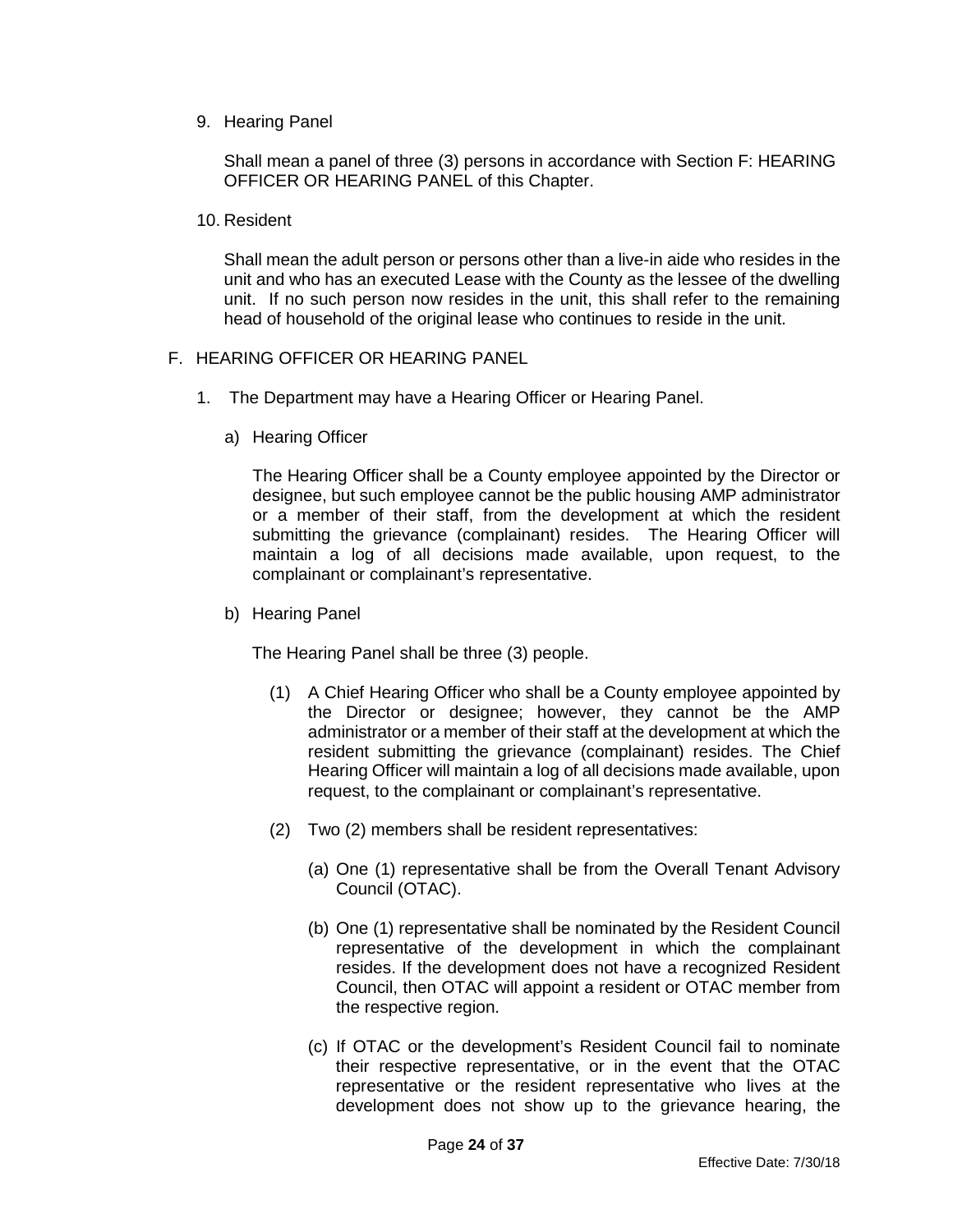complainant may sign the "*Waiver of Panel Member for Public Housing Hearing Panel*" form in order to conduct the grievance hearing.

2. Representatives from mixed finance developments (see Chapter I of the ACOP) may attend grievance hearings to provide guidance on Low Income Housing Tax Credit (LIHTC) regulations and to explain reasons for adverse action.

# G. INFORMAL SETTLEMENT OF A GRIEVANCE

- 1. As a condition prior to a grievance hearing, all grievances shall be personally presented, either orally or in writing, for informal settlement process to the AMP administrator so that the grievance may be discussed informally and settled without a grievance hearing. The resident may be requested to complete a *Grievance Hearing Request Form*.
- 2. The AMP Administrator or designee will hold an informal settlement conference with complainant to address grievance, complete the "*Summary of Discussion-Informal Settlement of a Grievance*" form, and provide a copy of the form to the complainant, which will specify the following:
	- Date of the conference
	- Names of the participants
	- Complaint
	- Disposition of Complaint
	- Procedures to request a grievance hearing, if unresolved
- 3. If the complainant is not satisfied with the results of the informal settlement process, the complainant may request a grievance hearing within five (5) working days from the date of receipt of the "*Summary of Discussion-Informal Settlement of a Grievance*" form.

#### H. PROCEDURES FOR OBTAINING A GRIEVANCE HEARING

1. Requesting a Grievance Hearing

Residents must request a grievance hearing in writing within five (5) business days of receiving the results of the informal settlement process (see Section G: INFORMAL SETTLEMENT OF A GRIEVANCE) from their AMP Administrator or designee, subject to Section D: APPLICABILITY (AVAILABILITY) AND EXCLUSIONS. The written request must specify:

- a) The reason(s) for the grievance; and
- b) The action or relief sought.
- 2. Scheduling a Grievance Hearing

Upon compliance by a resident with provisions of this policy, a grievance hearing shall be scheduled within 30 days from receipt of the request for the next available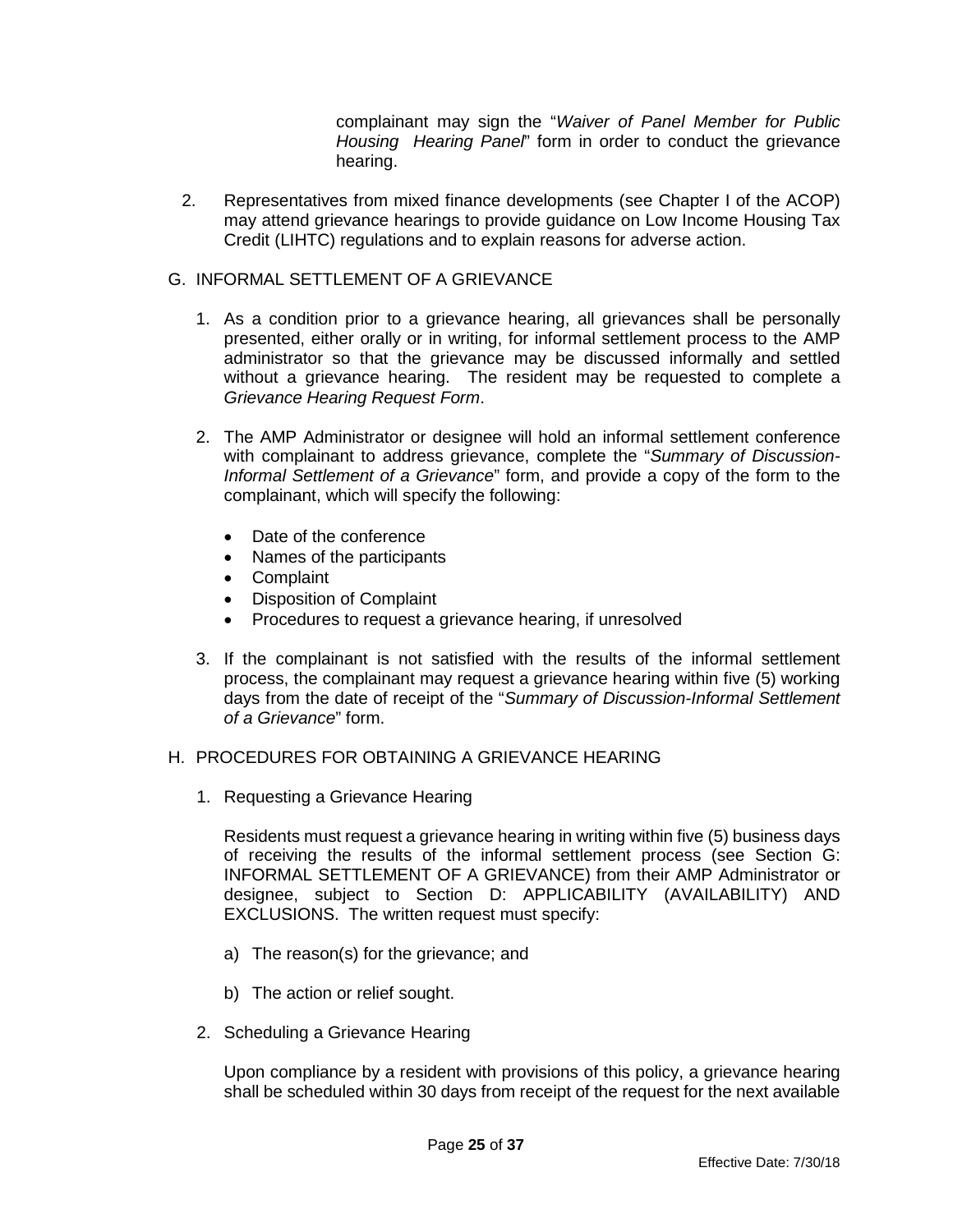date. By written notification from the Hearing Officer or Chief Hearing Officer, the date, time, location, and the procedures governing the hearing will be made available to all parties to the complaint.

3. Grievance Hearings by Telephone

A grievance hearing may be held via telephone conference, if requested no less than three (3) business days prior to the grievance hearing, in situations where a health condition or mobility prevents any of the parties from attending the grievance hearing in person. A grievance hearing via telephone conference for any other reason shall be at the discretion of the Hearing Officer or Chief Hearing Officer. Grievance hearings held by telephone conferences are not allowed simply for the convenience of any of the parties.

- I. PROCEDURES FOR THE CONDUCT OF GRIEVANCE HEARINGS
	- 1. Venue

The grievance hearing shall be held before the Hearing Officer or Panel at Department' main office or the development in which the complainant resides, unless otherwise relocated for good cause.

- 2. Due Process
	- a) The parties may be represented by legal counsel or another person chosen as a representative.
	- b) The opportunity will be provided to the resident to examine before the grievance hearing and, at the resident's expense, to copy all documents, records, and regulations of the County that are relevant to the hearing, unless otherwise prohibited by law and in the event of hardship. In the event the County does not comply with a request to provide the resident with a copy of their file prior to the grievance hearing, the County is prohibited from relying on the contents of the file at the hearing as set forth in the federal regulations. Therefore, any document not so made available after a request by the resident may not be relied on by the County at the hearing.
	- c) The resident or their representative has the right to present evidence and arguments in support of their complaint, to controvert evidence relied on by the County or the AMP administrator, and to confront and cross-examine all witnesses on whose testimony or information the County or the AMP administrator relies.
	- d) The County will provide reasonable accommodations to persons with disabilities for equal opportunity to participate in the grievance hearing (see Appendix IV of the ACOP).
	- e) Limited English Proficiency (LEP) persons have the right to be provided with assistance in accordance with the LEP policy (Chapter I of the ACOP).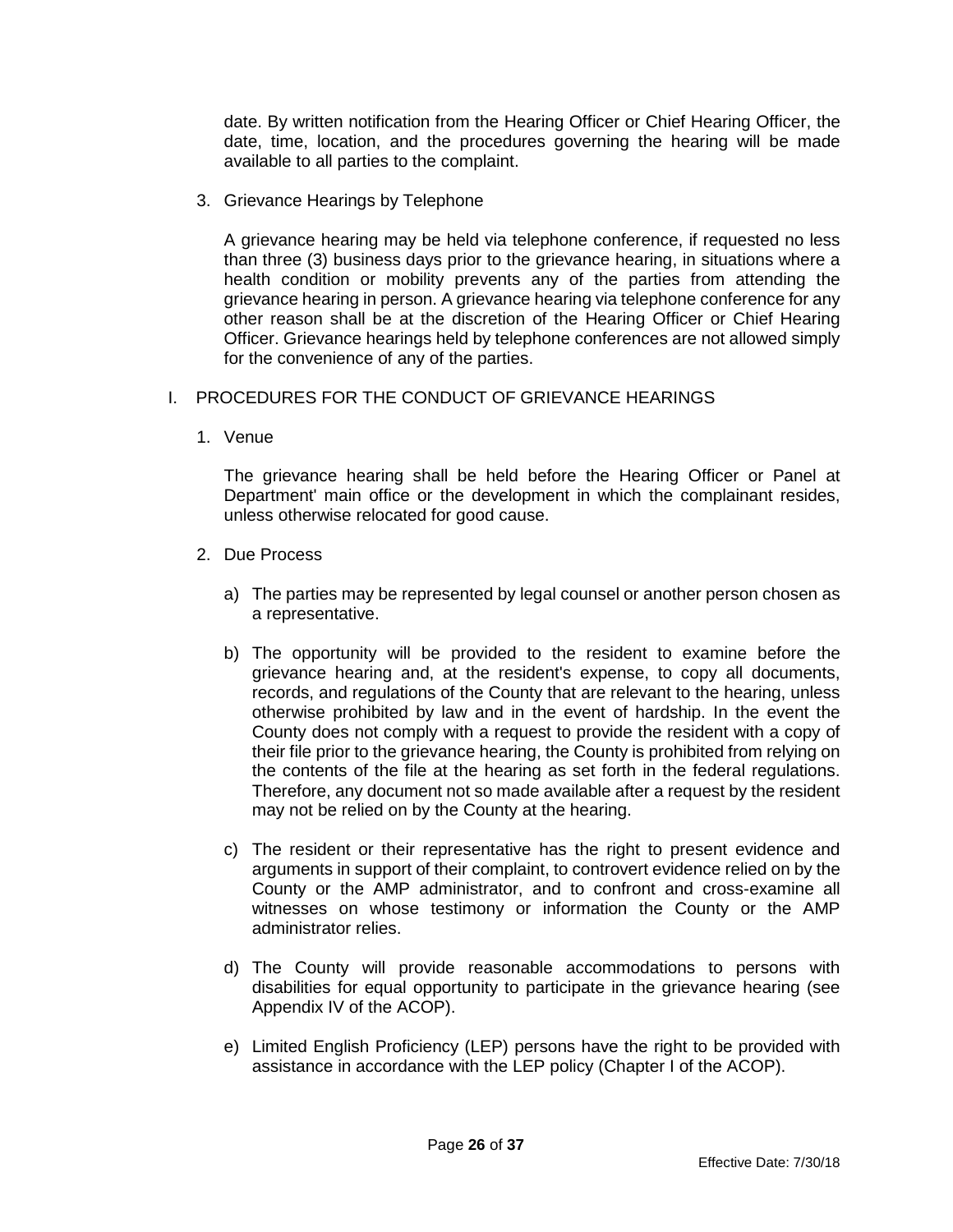- f) The resident has the right to a swift decision, rendered, and based only on the evidence presented at the Grievance Hearing.
- 3. Failure to appear
	- a) If the complainant should fail to appear for a scheduled grievance hearing, except for verifiable good cause (see Appendix I – Definitions of the ACOP), they shall be in automatic default and the decision rendered by the Hearing Officer or Hearing Panel in their absence shall be final.
	- b) In the event that the Resident Council Representative or the resident representative who lives at the development fails to appear, the resident may sign the "*Waiver of Panel Member for Public Housing Hearing Panel*" form in order to conduct the hearing.
	- c) The complainant and the County shall be notified of the determination by the Hearing Officer or Panel. A determination that the complainant has waived their rights to a grievance hearing shall not constitute a waiver of any right that the complainant may have to contest the disposition of the complaint in an appropriate judicial proceeding.
- 4. Showing of Entitlement

At the grievance hearing the complainant must first make a showing of an entitlement to the relief sought. Thereafter, the County has the burden of justifying the County action or failure to act, against which the complaint directed.

- 5. Conduct of Grievance Hearings
	- a) The grievance hearing shall be conducted by the Hearing Officer or Chief Hearing Officer and oral or documentary evidence pertinent to the facts and issues raised by the complainant may be received without regard to admissibility under the rules of evidence applicable to judicial proceedings.
	- b) The Hearing Officer or Chief Hearing Officer shall require the County, the complainant, OTAC, Resident Council representative, and other participants or spectators to conduct themselves in an orderly fashion. Failure to comply with the directions of the Hearing Officer or Chief Hearing Officer may result in exclusion from the proceedings, decisions adverse to the interest of the disorderly party, or denial of the relief sought, as appropriate.
- 6. Verification

The Hearing Officer or Panel must verify any document provided by the resident, such as evidence of completion of rehabilitation program or any other proof or testimony provided, before submitting the decision letter to uphold or overturn the denial of assistance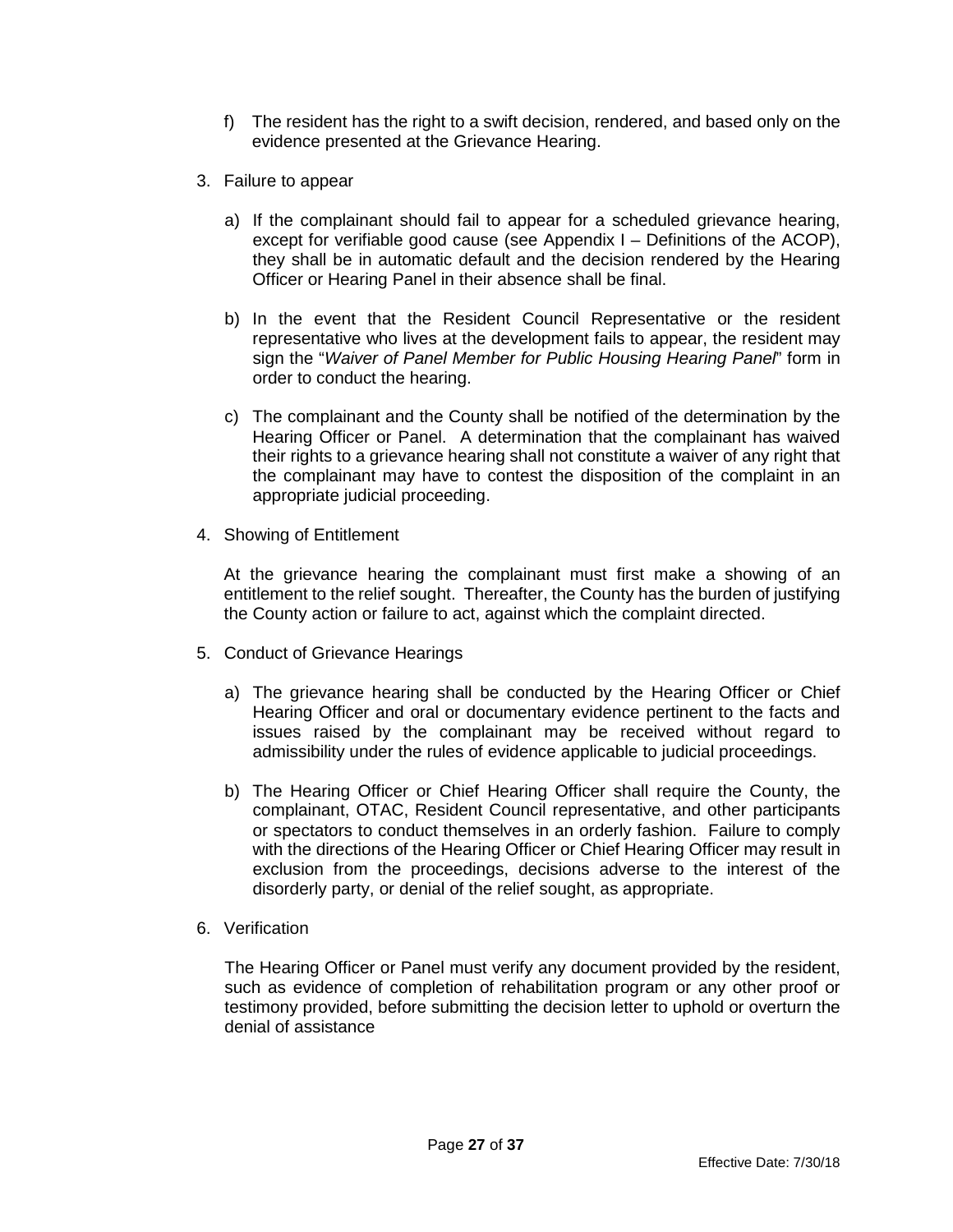#### 7. Transcript of Hearings

The complainant or the County may arrange, in advance and at the expense of the party making the arrangement, for a transcript of the grievance hearing. Any interested party may purchase a copy of such transcript.

#### J. DECISION OF THE HEARING OFFICER OR HEARING PANEL

#### 1. Decision

- a) The decision of the Hearing Officer or Panel shall be based solely and exclusively upon the facts and evidence presented at the hearing, mitigating circumstances, and upon applicable County and Federal regulations and requirements.
- b) Within 14 calendar days of the grievance hearing, the Hearing Officer or Chief Hearing Officer shall prepare the decision in writing and include the reasons for the determination. A copy of the decision shall be sent to complainant. The County shall retain a copy of the decision in the resident's lease file or such other folder.
- c) The Hearing Panel must reach a majority decision. However, when members of the Hearing Panel are not in agreement, the Chief Hearing Officer may refer the case to the Director or designee for the final decision, who may request additional information and/or interview with the resident, if deemed necessary.
- d) The decision of the Hearing Officer or Panel shall be final. In extenuating circumstances, upon the resident's written request for review, the Director may modify the decision of the Hearing Officer or Panel. The Hearing Officer or Panel's decision, however, shall not abridge any other rights the residents have under law.
- 2. Continuing Rights

A decision by the Hearing Officer or Hearing Panel in favor of the County, or which denies the relief requested by the complainant in whole or in part, shall not constitute a waiver of, or affect in any manner whatever, their rights. Nor shall the decision affect in any manner whatever, any rights the complainant may have to a trial or other review in any judicial proceeding which may thereafter be brought in a matter.

3. Copies of Grievance Hearing Decision Letters

Copies of grievance hearing decision letters in addition to any documents or testimony presented at the grievance hearing are kept on file as per State of Florida retention schedules by the Hearing Officer, Chief Hearing Officer, or on site.

### K. EVICTION ACTIONS

 If a resident has requested a grievance hearing in accordance with Section H: PROCEDURES FOR OBTAINING A GRIEVANCE HEARING, the eviction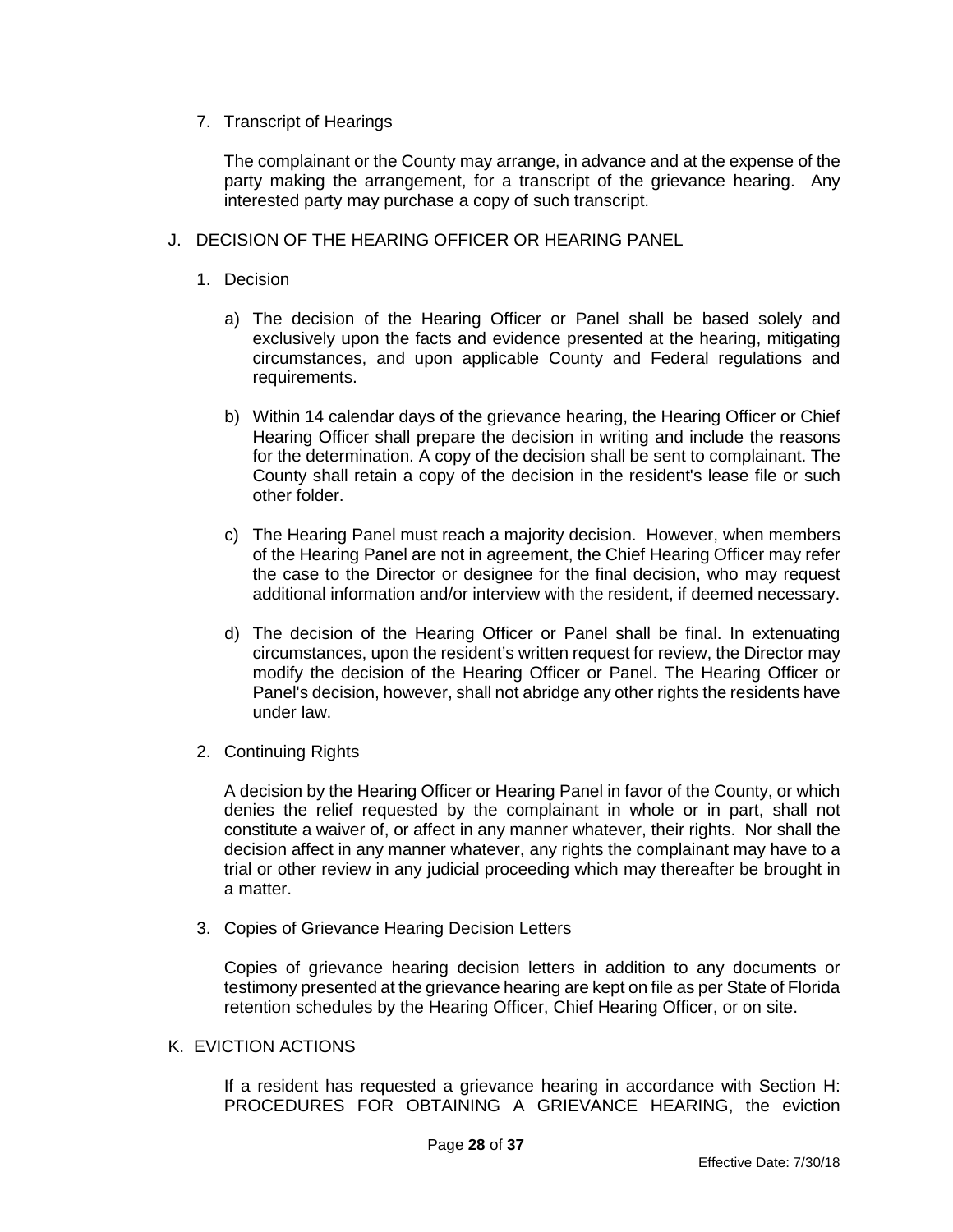procedure shall be suspended until the Hearing Officer or Panel produces its written decision. If the Hearing Officer or Panel upholds the decision of the County to terminate the tenancy, eviction proceedings may be instituted immediately. If the resident fails to quit the premises within the applicable statutory period, or on the termination date stated in the notice of termination, whichever is later, appropriate action brought against them which may require that they pay court costs and attorney fees.

# <span id="page-28-0"></span>**XXV. ALTERATIONS POLICY**

#### A. RESIDENT'S RESPONSIBILITY

Alterations that permanently affect the existing structural layout of the unit including but not limited to the removal or construction of the interior/exterior walls, windows, doors, porches or patios are strictly prohibited. The resident may make no other alteration or repairs to the unit unless the resident complies with the following requirements:

- 1. Obtains prior written approval from the manager for all alterations.
- 2. Ensures that all work performed conforms to Department specifications and where necessary, performed by a licensed contractor.
- 3. Agrees that all alterations, once installed, become the permanent property of the Department.
- 4. Accepts responsibility for maintaining alterations in accordance with Department standards.
- 5. Accepts responsibility for any damage to Department property as a result of an alteration.
- B. DEPARTMENT RESPONSIBILITIES

If an alteration has been made without prior written approval from the manager, or if the alteration does not conform to the standards of the Department, the manager will pursue Lease Enforcement procedures.

#### C. PROHIBITED ALTERATIONS

The following alterations are prohibited:

- 1. Fences
- 2. Paneling/wallpaper/adhesive mirrors/wall tiles
- 3. Patios or exterior screening
- 4. Interior/exterior construction or renovations
- 5. Floor tiling (i.e. linoleum, vinyl or ceramic)
- 6. Permanently attached wall-to-wall carpeting
- 7. Stoves
- 8. Locks
- 9. Antennas
- 10. Pools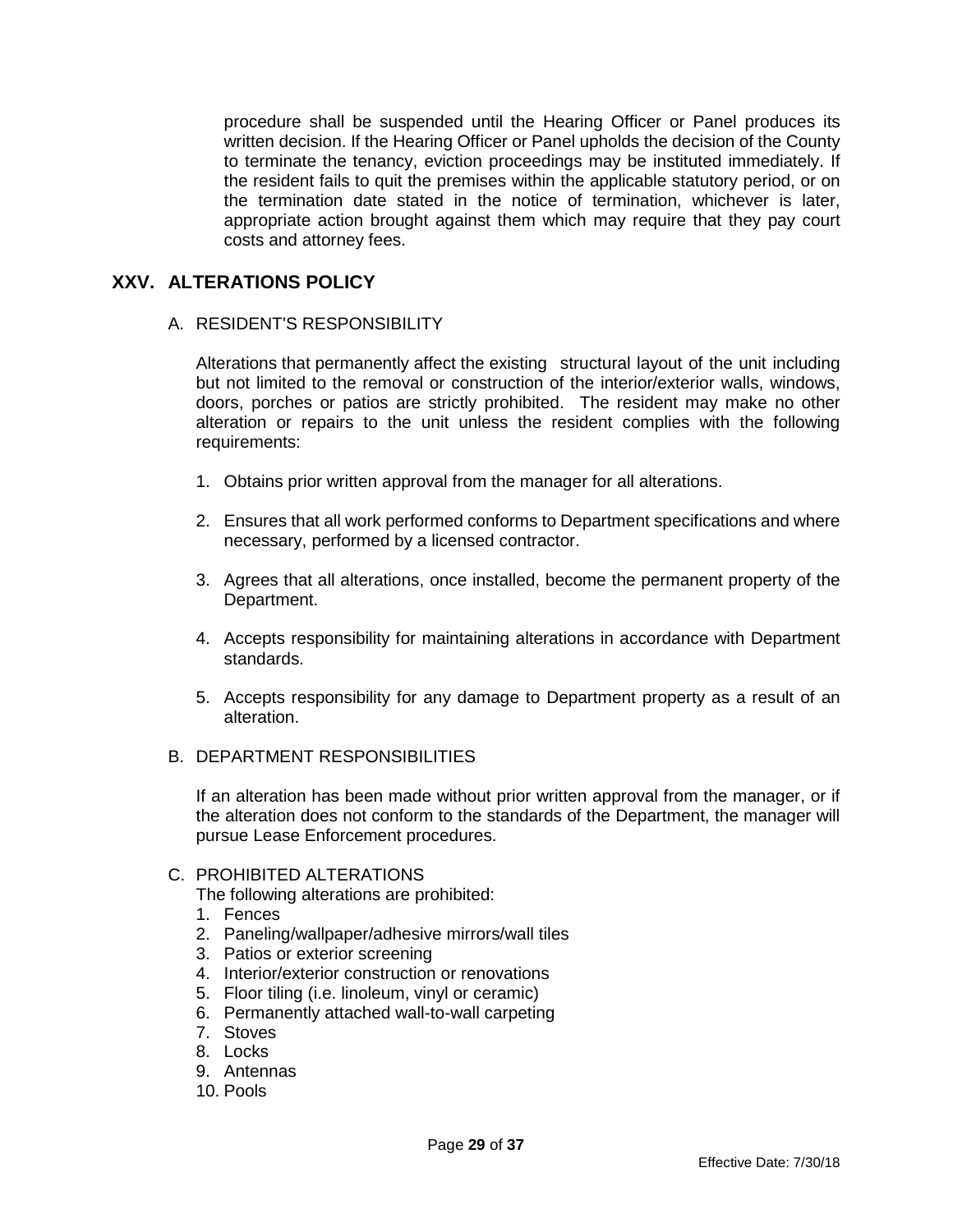## D. AUTHORIZED ALTERATIONS

The following alterations are permitted **only** with written approval from the AMP administrator or designee.

- 1. Gardens: Gardens must not detract from the appearance of the property and there may be charges to restore the premises to its original condition.
- 2. Screen Doors: The screen door must be of a similar design to those installed by management.
- 3. Sheds: Permits must be obtained and the shed must be permanently affixed to the property in accordance with local building code so it is not a danger in the case of storms. Any shed so installed will become a permanent part of the unit in the event the resident should move.
- 4. Ceiling Fans: If installed according to specifications provided by the Department and provided there is an existing fixture to accommodate a ceiling fan.
- 5. Cable TV: Installed by a licensed cable company.
- 6. Window Shades: Any damage done to the wall shall be repaired prior to move-out to avoid maintenance charges.
- 7. Venetian Blinds, Mini-Blinds and Vertical Blinds: Any damage done to the wall shall be repaired prior to move-out to avoid maintenance charges.
- 8. Carpeting: Must not be permanently attached. Carpeting should be taped down. Doors cannot be shortened to accommodate carpeting. All carpeting must be removed, and the floor cleaned prior to move-out.
- 9. Wall Pictures and Decorations: Residents may hang wall pictures and decorations provided no heavy anchoring nails or screws are used. Adhesive wall mirrors or tiles are prohibited. Decals pasted on the walls, doors, windows or refrigerators are also prohibited.
- 10. Interior Painting: Only permitted with prior approval from management. Residents may request sufficient paint, at no charge to the resident, **once every (2) two** years to paint the interior of their unit. The resident must use only the paint supplied by the landlord. Any colors other than those provided by the landlord must be approved in writing. The unit should be returned to its original color prior to the resident vacating the premises or resident will be assessed a charge as appropriate.
- 11. Air Conditioners. Window Units: Only if the development does not have central airconditioning or pop-out holes and if the installation conforms to Department specifications for that development. Personal air conditioning units shall not be installed in the unit's egress window (A window that is required in specific locations in dwelling unit and is intended as an emergency exit of a dwelling unit).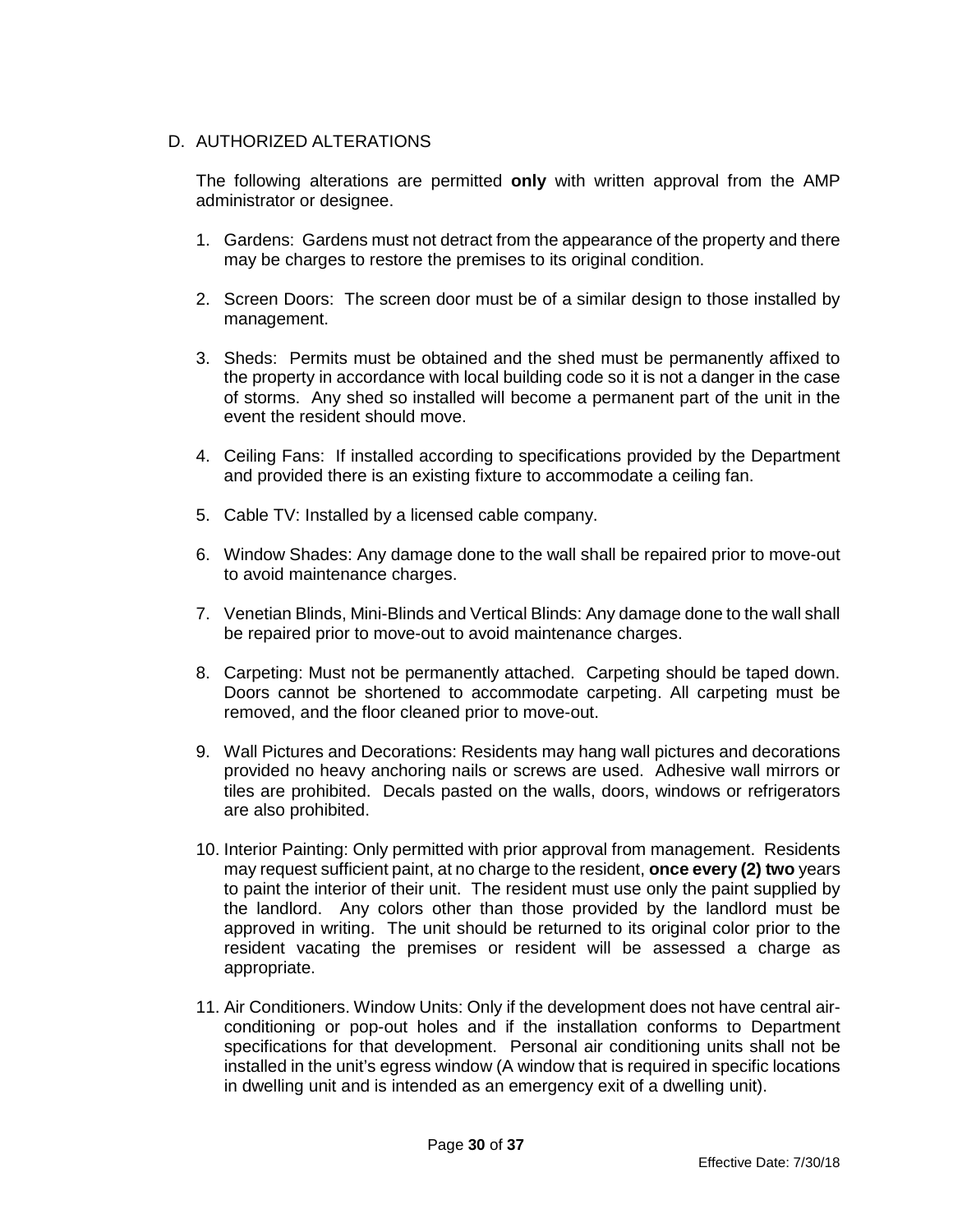- 12. Pop-out Holes: Only with the prior approval of management and only if the installation conforms to Department and Fire Code specifications for the development.
- 13. Appliances: Resident-installed refrigerators, freezers, washers and dryers are permitted only with prior written approval of management and only if the unit has appropriate landlord-installed hookups.
- 14. Security Bars: If installed according to local building code by a licensed contractor.

## <span id="page-30-0"></span>**XXVI. GRAFFITI**

Graffiti on County property will not be tolerated. All residents and/or employees of the County have the responsibility to report incidents of graffiti by calling the site management office and reporting the address and/or location of the graffiti. The graffiti which appears on development property or equipment must be eliminated promptly.

# <span id="page-30-1"></span>**XXVII. ABSENCES**

Residents who will be absent from their unit for more than seven (7) consecutive days must notify the manager in writing prior to the intended absence.

# <span id="page-30-2"></span>**XXVIII. RETURN (BOUNCED) CHECK CHARGES**

If a resident's rent payment check is returned unpaid, or if a direct debit or other payment is found uncollectible, management shall charge the resident an administrative fee of \$20.

#### <span id="page-30-3"></span>**XXIX. SMALL-SCALE, IN-HOME BUSINESSES**

- A. The County encourages public housing residents to operate home-based businesses. Such businesses do not have to be contrary to the principles of good property management and that the benefits to the resident, the community and the Department outweigh several possible negative effects. The community will benefit by having the services offered by the business in the neighborhood. The Department will benefit because the resident has a source of income from which to pay rent. The Department encourages self-sufficiency and therefore supports the formation of home-based businesses by residents.
- B. In order to allow home-based businesses yet preserve the livability and peaceful atmosphere of its communities, the County shall require any family member who is listed on the lease and desires to initiate a small-scale in-home business to seek written permission from the County by completing the Application for Permission to Start a Home-based Business form before undertaking the business venture. The County will not allow business activity to occur in the dwelling unit until ALL the following conditions are met:
	- 1. Written approval has been received from the County;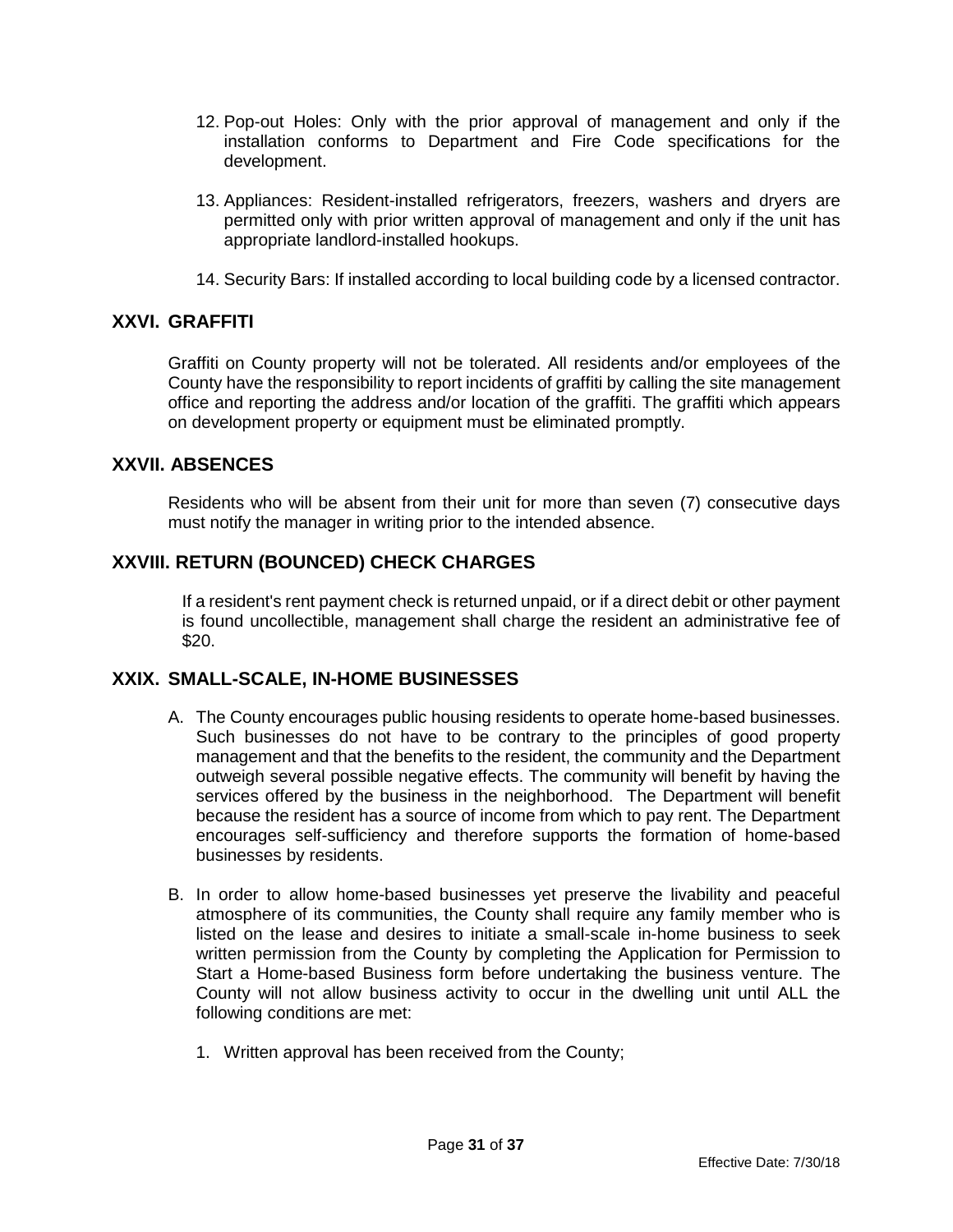- 2. The resident has fulfilled all appropriate Federal, State and local requirements to operate the business, including but not limited to obtaining the appropriate licenses, permits etc.;
- 3. The resident signs a Memorandum of Understanding (MOU) with the County within 30 days of receiving written approval from the County; and
- 4. Establish the business within six months of signing the MOU.

A new application must be submitted if the business is not established within six months of signing the MOU or if the resident changes the nature of the business which was approved.

The County reserves the right to determine if the resident is compliant with the established MOU and terminate said agreement if the resident is not compliant. Upon termination of the MOU the resident must immediately cease and desist to any business activity inside the dwelling unit.

- C. In deciding whether to approve a resident's request to operate a small-scale in-home business, the County will consider the following factors, especially in regard to whether the business is incidental to the primary use of the unit as a residence:
	- 1. The amount of traffic (pedestrian and vehicular) the business will generate;
	- 2. Whether the traffic will create problems with neighbors and the extent of the problems;
	- 3. The potential strain of such traffic on the building, grounds, roads or parking area, and environment (e.g. garbage generated, dumping of waste materials);
	- 4. The extent of any noise the business will generate;
	- 5. The degree to which the traffic and noise will disturb the normal atmosphere of the neighborhood;
	- 6. The location of the dwelling where the business will be conducted;
	- 7. The number of dwellings affected by possible adverse effects;
	- 8. The type and size of any equipment necessary for the business;
	- 9. The usage of utilities and who pays for any increased usage;
	- 10. Potential liabilities requiring insurance coverage; and
	- 11. The resident has no current or unresolved lease violation notices.
- D. The types of businesses which are generally acceptable as home-based businesses include, but are not limited to:
	- Family day care homes (detailed information on state and local requirements of starting a family day care home is obtainable in the site management office)
	- Sewing and clothes alterations
	- Arts and crafts
	- Book-keeping and accounting
	- Word-processing and secretarial work
	- Cosmetics/hairdressing
	- Writing
	- Telephone sales/telemarketing
	- Tax preparation
	- House cleaning services
	- Specialty cooking and catering
	- Small appliance repairs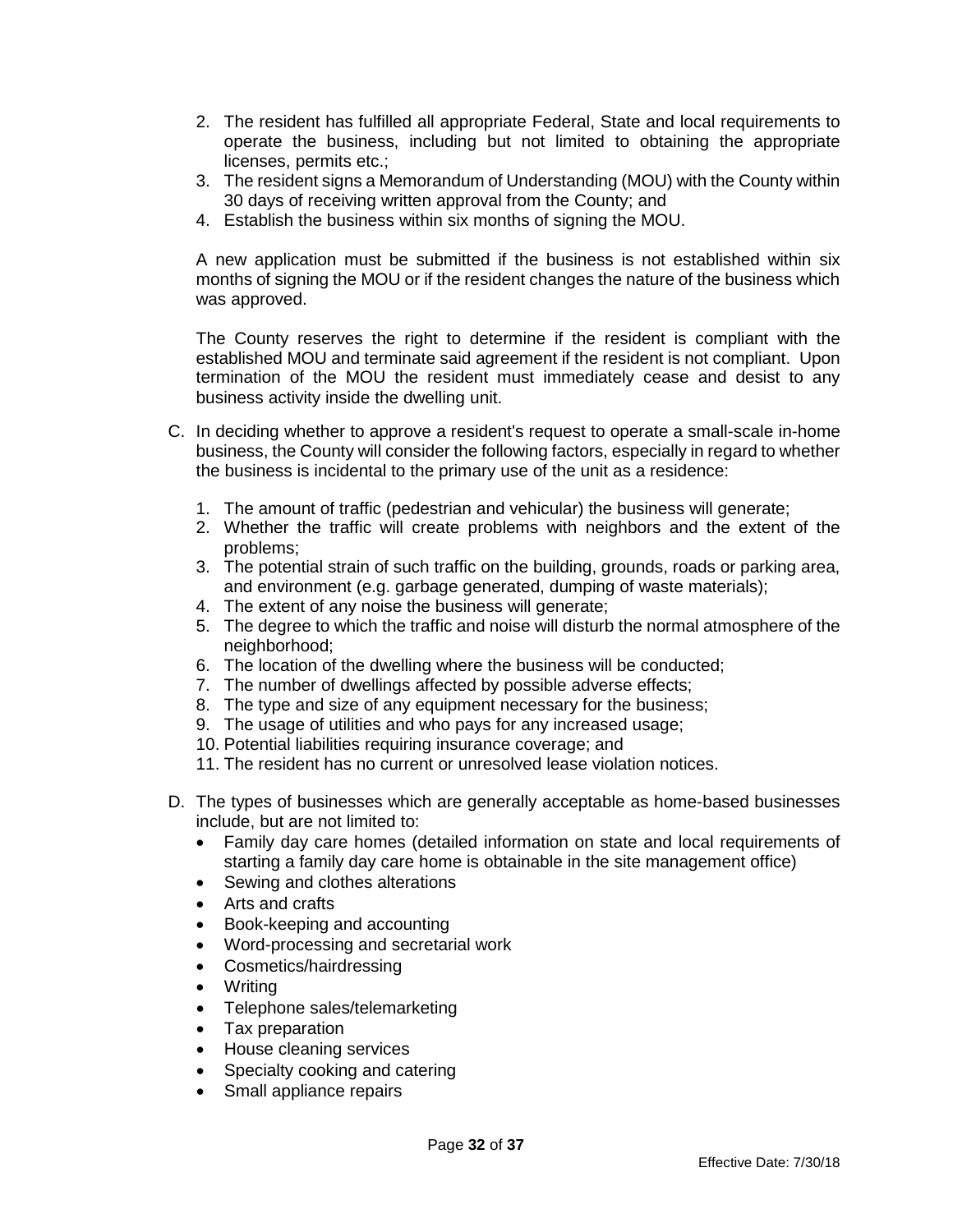- E. Residents who wish to start a home-based business may request an Application for Permission to Start a Home-Based Business form the AMP administrator or designee who will gladly provide the form and available information regarding the steps that are necessary to begin the process.
- F. Net income (i.e. income less any expenses incurred by the business) received from the operation of a resident-owned business are considered earnings and will be included or excluded in the calculation of annual income during annual reexamination according to federal regulations.

## <span id="page-32-0"></span>**XXX. SMOKE-FREE POLICY**

The County has adopted a Smoke-free Policy, which is included as Lease Addendum #3 to the Public Housing Dwelling Lease. Also, the Smoke-free Policy has been added as Appendix V to the Admissions and Continued Occupancy Policy. For each violation of the Smoke-Free Policy the Resident will receive a fine as shown in Exhibit 1, attached hereto and incorporated herein by reference.

# *AGREEMENT AND ACKNOWLEDGEMENT*

I/we have read and had the AMP administrator, or designee, explain in full the Community Policies incorporated by reference to my/our Lease. I/We acknowledge receipt of the Community Policies and I/we fully understand all the rules and agree to completely abide by them. I/We realize that failure to comply with the Community Policies is a violation of our Lease and may be grounds for my/our Lease to be terminated.

| <b>Resident (Head of Household)</b>         | Date |
|---------------------------------------------|------|
| Spouse (if applicable)                      | Date |
| Family/Household Member (18 years or older) | Date |
| Family/Household Member (18 years or older) | Date |
| Family/Household Member (18 years or older) | Date |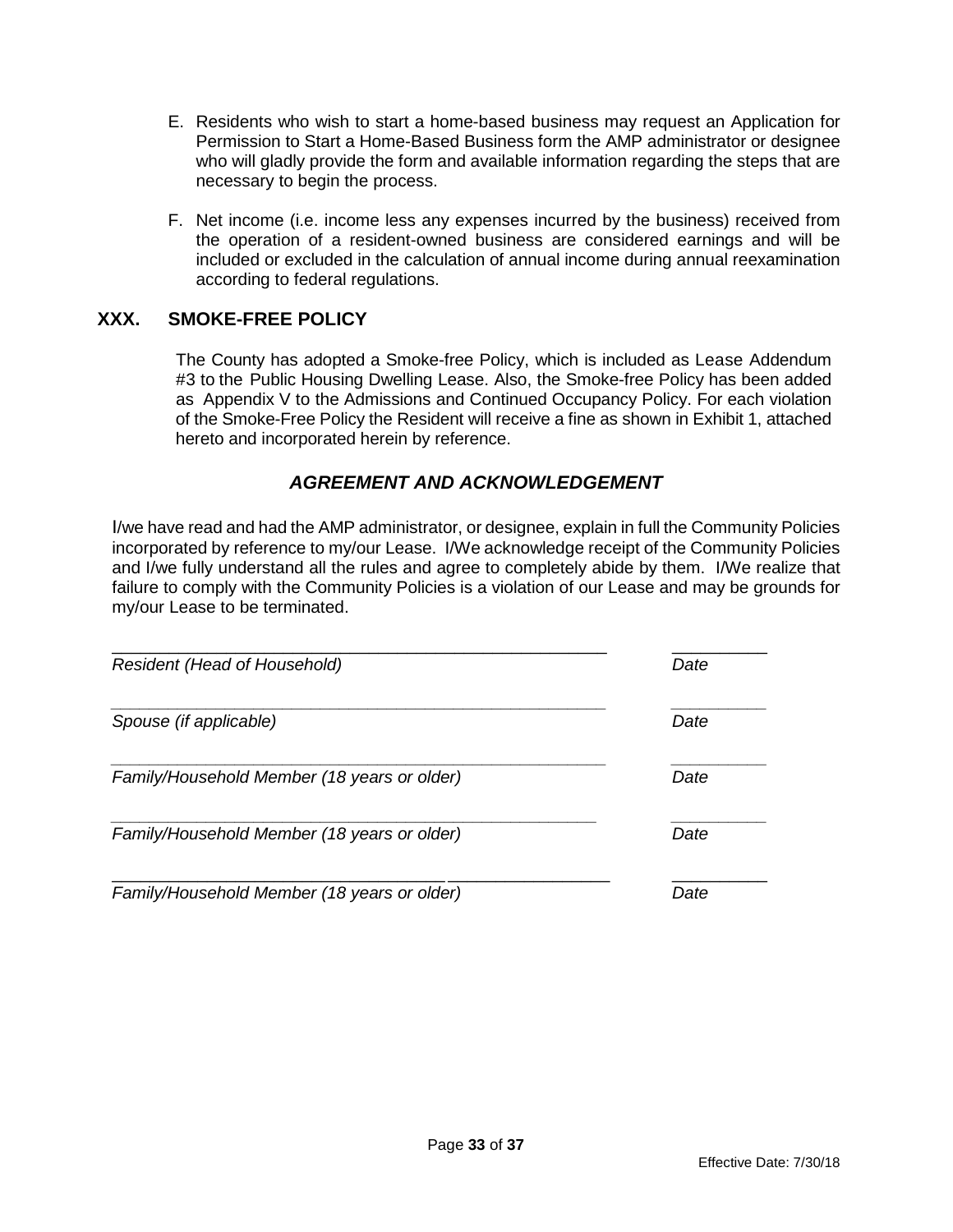#### **EXHIBIT 1**

#### **MIAMI-DADE COUNTY PUBLIC HOUSING AND COMMUNITY DEVELOPMENT SCHEDULE OF MAINTENANCE CHARGES**

**Any item not listed below will be charged according to Actual Cost.** 

#### **ITEM CHARGE**

#### **SPECIAL CHARGES**

| Lockout during office hours                    | \$16.00 |
|------------------------------------------------|---------|
| Lockout after office hours, weekends, holidays | \$80.00 |
| Keys (each additional key)                     | \$5.00  |
| Lock change                                    | \$50.00 |
| Return (Bounced) Check Charge                  | \$20.00 |
|                                                |         |

#### **MAINTENANCE SERVICES**

| <b>Actual cost</b> |
|--------------------|
| <b>Actual cost</b> |
| <b>Actual cost</b> |
| \$50.00            |
| \$50.00            |
| \$20.00            |
|                    |

#### **REPAIRS AND REPLACEMENTS**

| Screen doors (wood)                               |             |
|---------------------------------------------------|-------------|
| -half screen repair                               | Actual cost |
| -complete screen door repair                      | Actual cost |
| -screen door replacement                          | Actual cost |
| Screen doors (steel)                              |             |
| -stainless steel screen replacement               | Actual cost |
| -door replacement                                 | Actual cost |
| -closer replacement                               | \$25.00     |
| -latch set replacement                            | \$25.00     |
| Window screens                                    |             |
| -galvanized steel screen replacement              | Actual cost |
| -stainless steel screen replacement (per sq. ft.) | Actual cost |
| -wood or aluminum screen replacement              | Actual cost |
| -rescreen galvanized or aluminum screen           | Actual cost |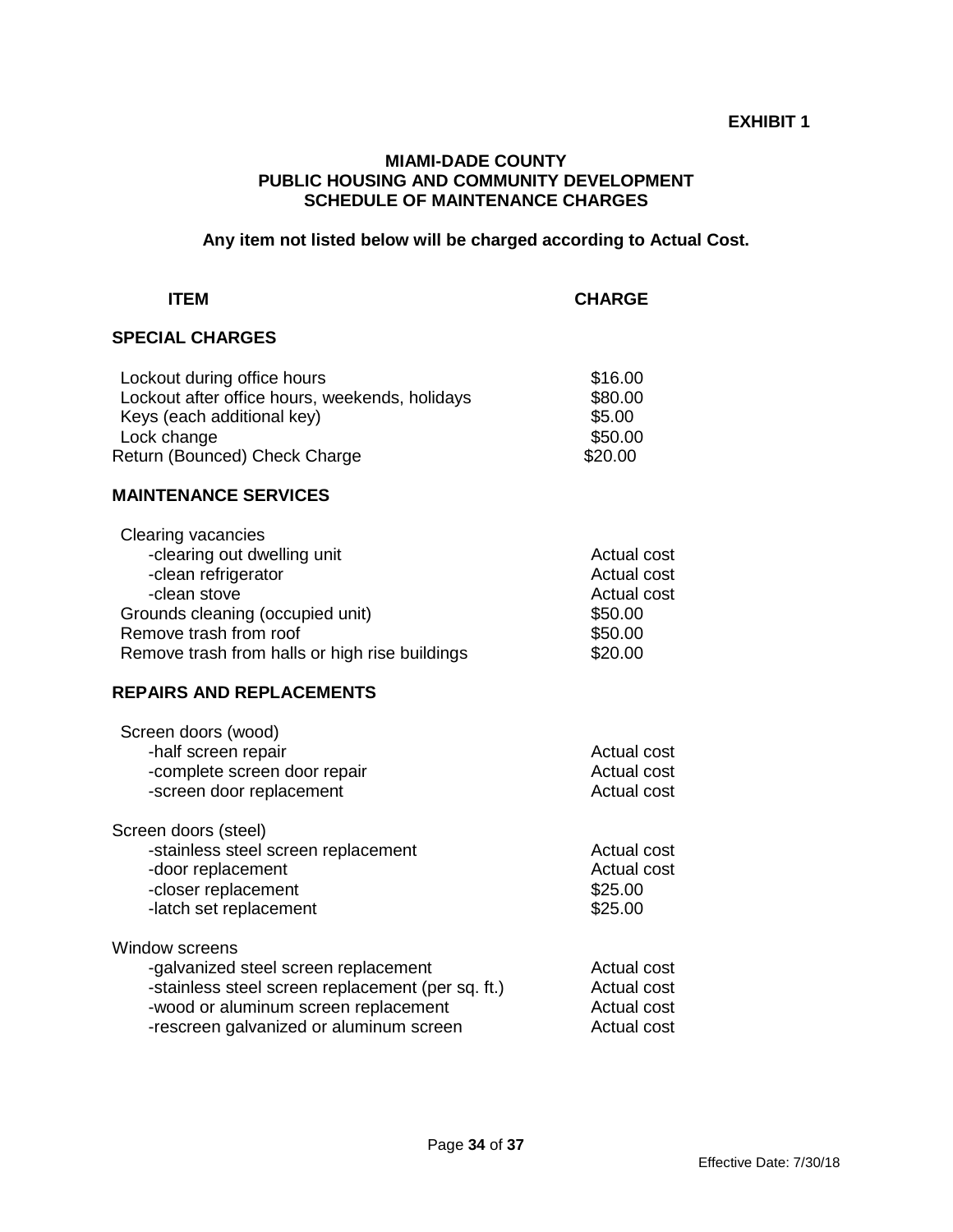#### **MIAMI-DADE COUNTY PUBLIC HOUSING AND COMMUNITY DEVELOPMENT SCHEDULE OF MAINTENANCE CHARGES (Continued)**

# **Any item not listed below will be charged according to Actual Cost.**

# **ITEM** CHARGE

#### **REPAIRS AND REPLACEMENTS**

| Glass replacement – window or door (per pane)                                                                                    | <b>Actual cost</b>                                                                       |
|----------------------------------------------------------------------------------------------------------------------------------|------------------------------------------------------------------------------------------|
| Window shades replacement (any size)                                                                                             | <b>Actual cost</b>                                                                       |
| Doors (interior/exterior) repaired or replaced<br>Door latch set replacement                                                     | Actual cost<br><b>Actual cost</b>                                                        |
| Mail Box replacement                                                                                                             | <b>Actual cost</b>                                                                       |
| Smoke detector replacement<br>-battery type<br>-A/C type                                                                         | \$21.00<br>\$25.00                                                                       |
| Wall damage and structural repair<br>Sewer line unclog                                                                           | <b>Actual cost</b><br><b>Actual Cost</b>                                                 |
| Commode<br>-unstopped<br>-reset<br>Commode replacement                                                                           | \$40.00<br>\$60.00                                                                       |
| -flush valve type<br>-close valve type<br>Commode tank replacement<br>Commode tank cover replacement<br>Commode seat replacement | Actual cost<br><b>Actual cost</b><br><b>Actual cost</b><br><b>Actual cost</b><br>\$15.00 |
| Lavatory, sink or shower<br>-unstopped/each apartment<br>-replaced<br>Lavatory or sink items                                     | \$60.00<br><b>Actual cost</b>                                                            |
| -basket strainer replacement<br>-stopper replacement                                                                             | \$20.00<br>\$15.00                                                                       |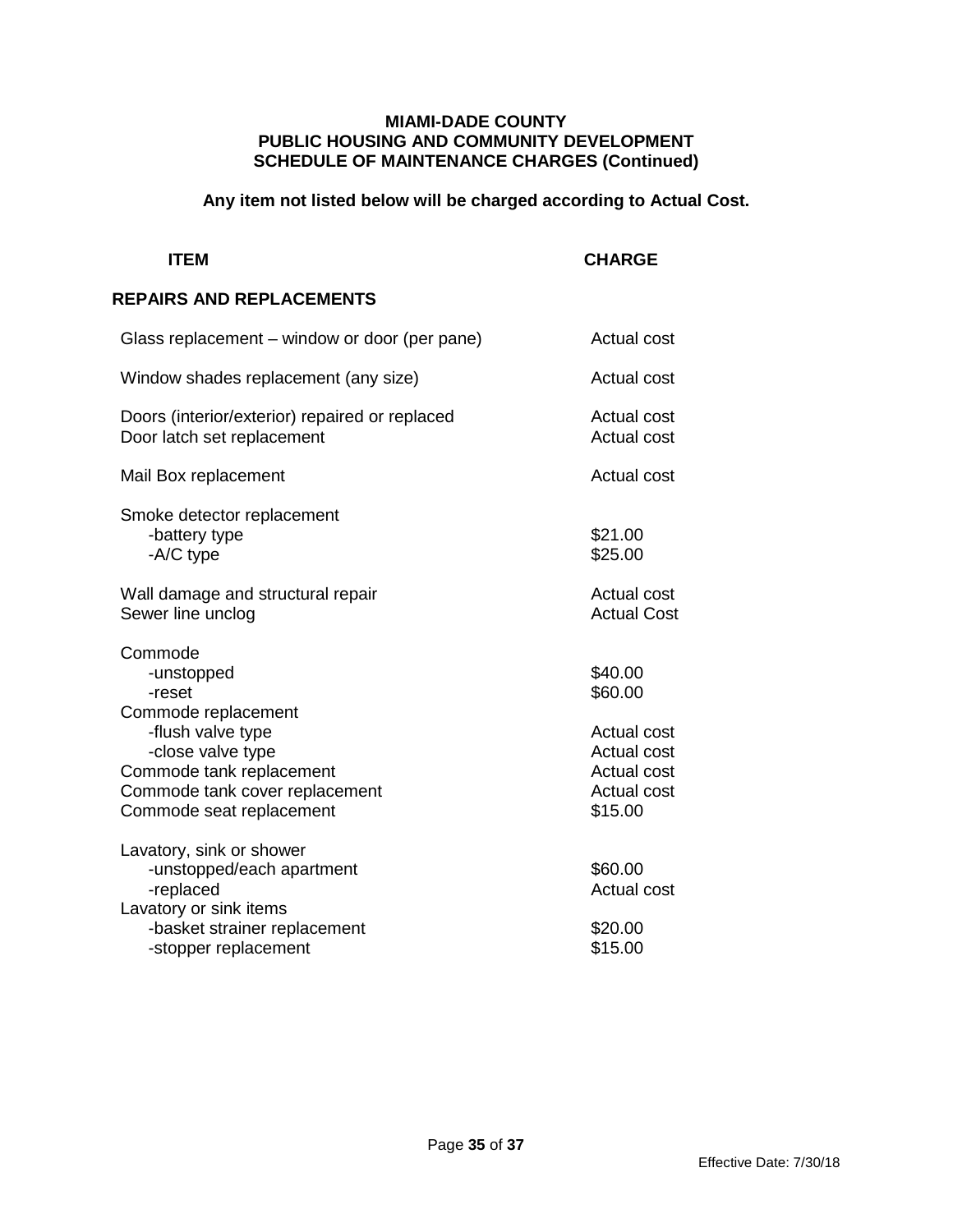#### **MIAMI-DADE COUNTY PUBLIC HOUSING AND COMMUNITY DEVELOPMENT SCHEDULE OF MAINTENANCE CHARGES (Continued)**

# **Any item not listed below will be charged according to Actual Cost.**

| <b>ITEM</b><br><b>REPAIRS AND REPLACEMENTS</b><br><b>Electrical items</b>   | <b>CHARGE</b>      |
|-----------------------------------------------------------------------------|--------------------|
| -circuit breaker replacement                                                | <b>Actual cost</b> |
| -fuse                                                                       | <b>Actual cost</b> |
| -fuse replaced                                                              | <b>Actual cost</b> |
| -fustat                                                                     | <b>Actual cost</b> |
| -fustat replaced                                                            | <b>Actual cost</b> |
| -switch plates or outlet covers                                             | <b>Actual cost</b> |
| -thermostats replaced                                                       | <b>Actual cost</b> |
| <b>Light Fixture</b>                                                        | <b>Actual cost</b> |
| Light bulbs are chargeable and not considered a "normal wear and tear" item |                    |
| -regular bulbs replaced                                                     | \$3.00             |
| -75 watt                                                                    | \$3.00             |
| $-150$ watt                                                                 | \$3.00             |
| -fluorescent bulbs                                                          | \$10.00            |
| -installation of resident-provided bulbs                                    | \$1.00             |
| (elderly/handicapped residents only)                                        |                    |
| Lenses                                                                      |                    |
| -incandescent light fixture lens                                            | <b>Actual cost</b> |
| -fluorescent light fixture lens                                             | <b>Actual cost</b> |
| Refrigerators/ranges                                                        |                    |
| -repaired or replaced                                                       | Actual cost        |
| -ice tray replacement                                                       | \$10.00            |
| -vegetable crisper replacement                                              | \$18.00            |
| -crisper tray cover replacement                                             | \$14.00            |
| -range knob                                                                 | \$10.00            |
| burner elements (oven & top burner)                                         | Actual cost        |